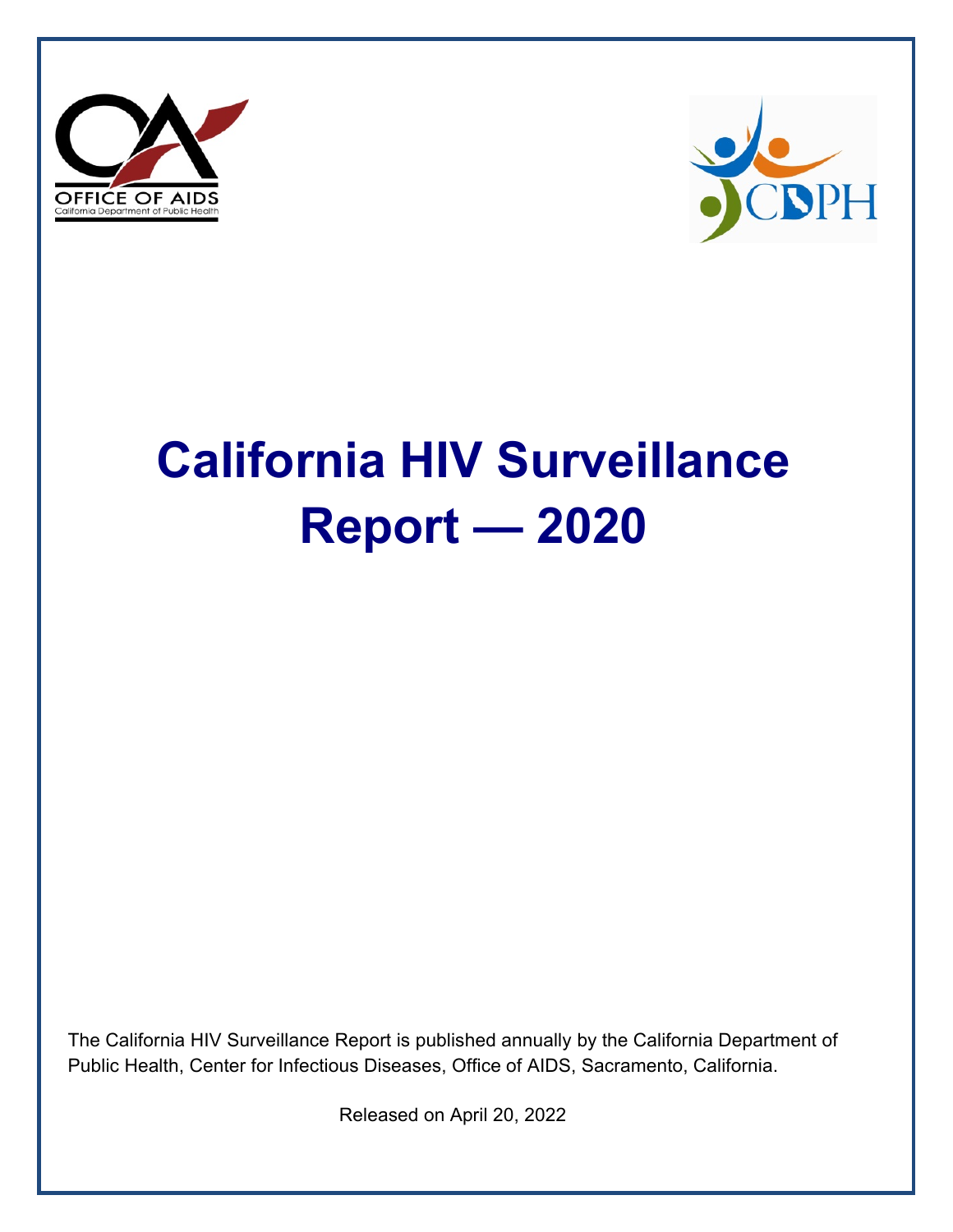## **Background**

The California Department of Public Health (CDPH), Office of AIDS (OA) works with local health jurisdictions to collect, analyze, and disseminate surveillance data on people living with HIV in California. Providers and clinical laboratories provide HIV surveillance data to local health jurisdictions as a routine public health activity required by state law. More information about HIV surveillance in California can be found at the [Office of AIDS website.](https://www.cdph.ca.gov/Programs/CID/DOA/Pages/OAsre.aspx)

This annual surveillance report summarizes information about people diagnosed with HIV infection in California. Information is also presented for the 61 California local health jurisdictions, including 58 counties and the three city-level health jurisdictions of Berkeley, Long Beach and Pasadena. There are three categories of data included in this report:

- Number and rate of new diagnoses of HIV infection during 2016–2020
- Number and rate of all persons living with diagnosed HIV infection during 2016–2020
- Number and rate of deaths among persons with diagnosed HIV infection during 2016–2020

Readers [interested in HIV surveillance data at the national level are directed to the Centers](https://www.cdc.gov/hiv/library/reports/hiv-surveillance.html)  for Disease Control and Prevention (CDC) HIV Surveillance Reports.

### **Summary**

- From 2016 through 2020, both the annual number and rate of new HIV diagnoses declined in California. The number of new diagnoses declined by 22.9% — from 5,140 in 2016 to 3,965 in 2020, while the rate of new diagnoses per 100,000 population declined by 24.4%, from 13.1 to 9.9 during the same time period.
- From 2016 through 2020, the number of persons in California living with diagnosed HIV infection increased from approximately 133,126 to over 139,000. In 2020, the prevalence rate of diagnosed HIV infection was 348.1 per 100,000 population, compared to 338.7 in 2016— an increase of 2.8%.
- Of the 139,703 people living with diagnosed HIV infection in 2020, 71.8% were in HIV care and 63.0% achieved viral suppression. The *Ending the HIV Epidemic in the U.S. (EHE)* goals are to increase linkage to care and viral suppression to 95% by 2025.
- From 2016 through 2020, the annual number of deaths of persons with diagnosed HIV infection in California decreased from 1,864 to 1,806. In 2020, the crude death rate of persons with diagnosed HIV infection was 4.5 per 100,000 population — a 4.3% decrease since 2016. Data on deaths of persons with diagnosed HIV infection represent all causes of death, and may or may not be related to HIV infection.

**Suggested citation**: California Department of Public Health, Office of AIDS, California HIV Surveillance Report — 2020.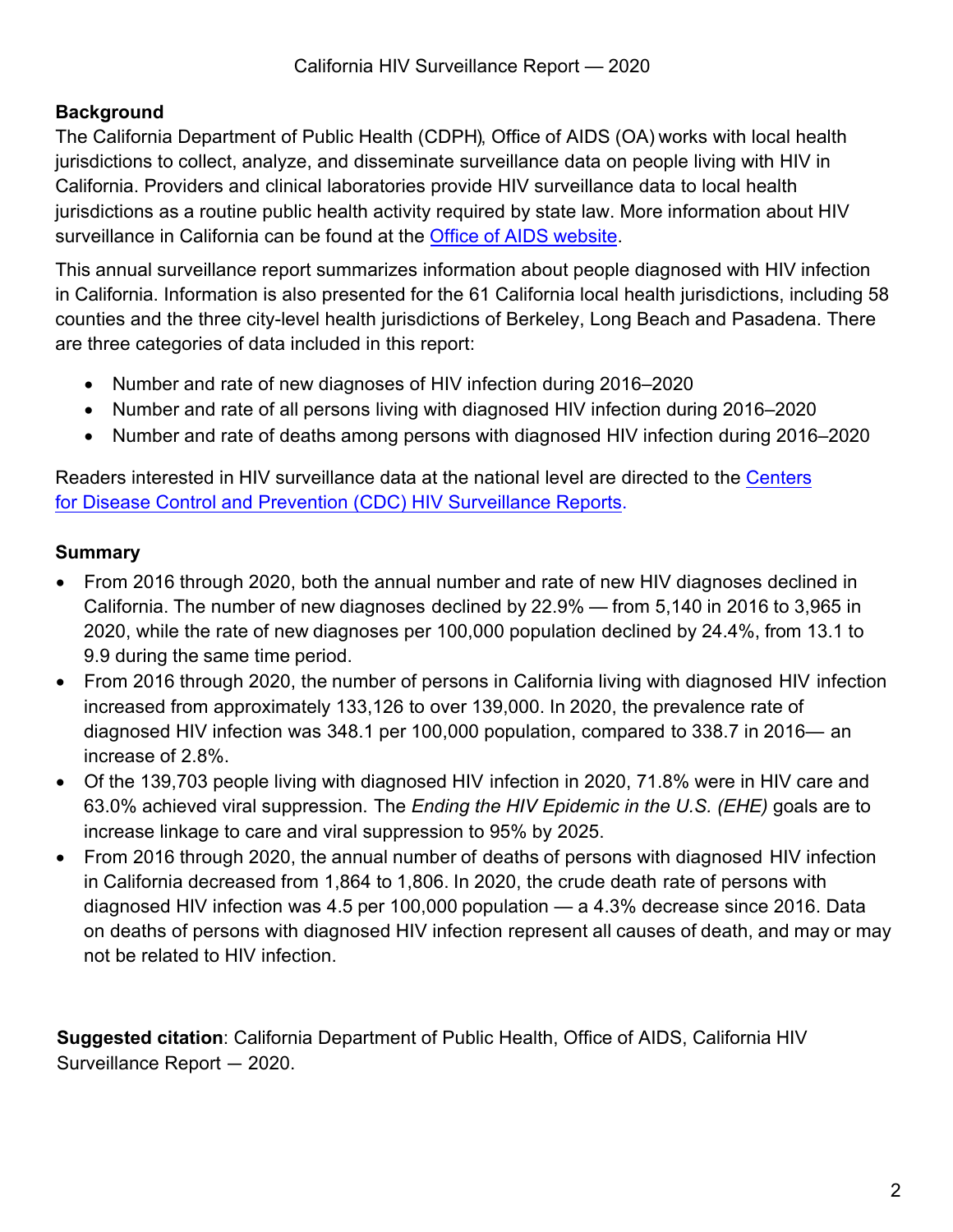## **Table of Tables**

| Table 1a. Persons newly diagnosed with HIV infection, by year of diagnosis and selected     |          |
|---------------------------------------------------------------------------------------------|----------|
| Table 1b. Persons newly diagnosed with HIV infection, by year of diagnosis and transmission |          |
| Table 1c. Persons newly diagnosed with HIV infection, by year of diagnosis and local health |          |
| Table 2a. Persons living with diagnosed HIV infection, by year and selected demographic     | Page 9   |
| Table 2b. Persons living with diagnosed HIV infection, by year and transmission category,   |          |
| Table 2c. Persons living with diagnosed HIV infection, by year and current local health     | Page 11  |
| Table 2d. Continuum of HIV care for persons living with diagnosed HIV infection, 2020—      | Page 12  |
| Table 3a. Deaths among persons with diagnosed HIV infection, by year and selected           |          |
| Table 3b. Deaths among persons with diagnosed HIV infection, by year and transmission       | Page 15  |
| Table 3c. Deaths among persons with diagnosed HIV infection, by year and local health       | Page 16. |
|                                                                                             |          |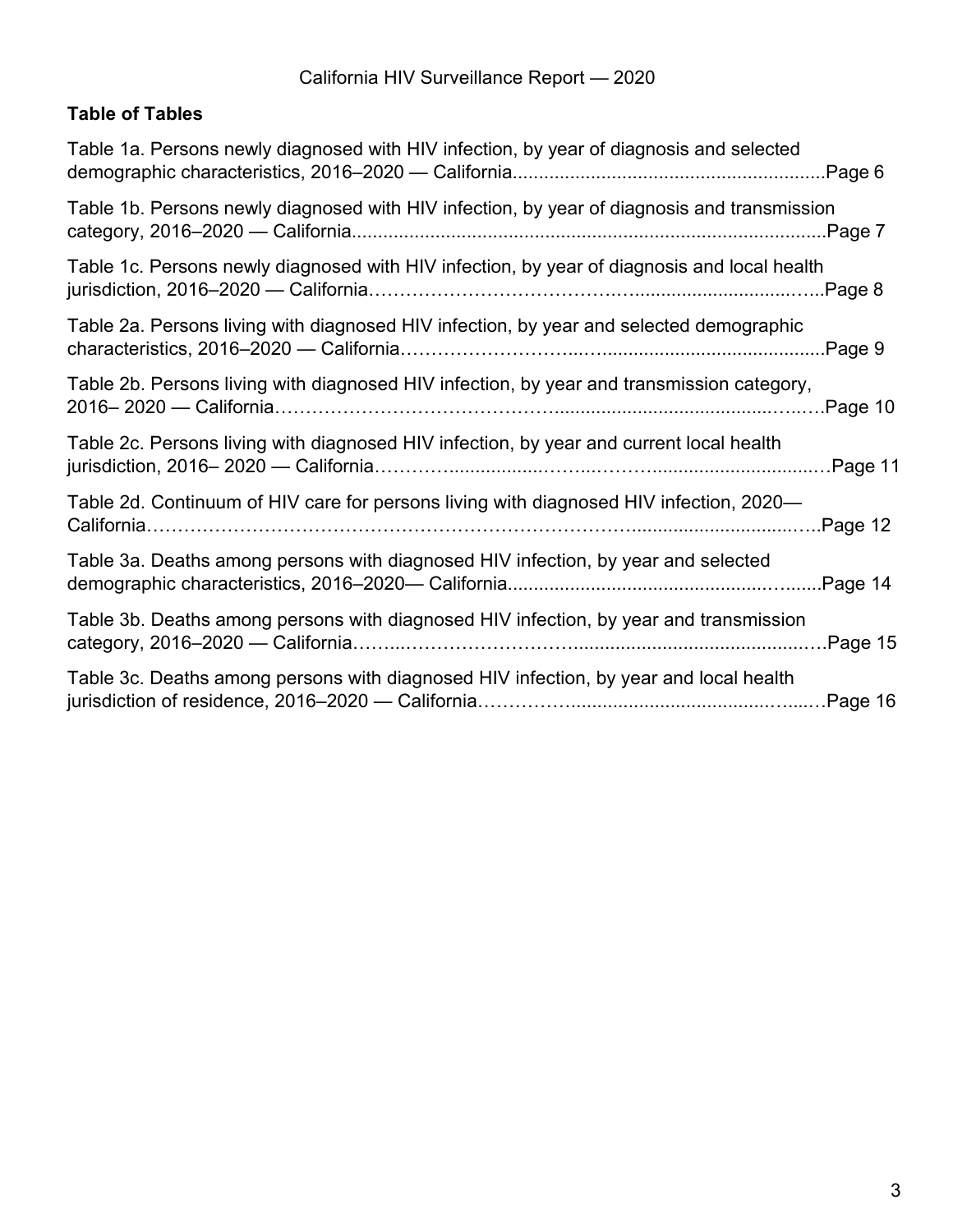#### **Technical Notes**

The information presented in this report is based on HIV surveillance data reported to the OA through December 31, 2021, allowing for a minimum of 12 months' reporting delay. Persons are presumed to reside in California if the most recent available address is located in the state.

The term HIV infection is defined as any diagnosis of HIV infection that met the CDC surveillance case definition, regardless of the stage of disease (stage 0, 1, 2, 3 [AIDS], or unknown) at time of initial diagnosis. This report does not include estimates of the number of persons who are infected with HIV, but not yet diagnosed. Because persons test at differing times after becoming infected, the number of persons with newly diagnosed HIV infection is not necessarily representative of persons newly infected with HIV (HIV incidence).

Please use caution when interpreting data on trends for groups with fewer than 20 cases. Small fluctuations from year to year can lead to dramatic changes in rates, which may not be indicative of changes in the epidemiology of HIV in these populations.

**Age**: Children refers to persons aged less than 12 years. For newly diagnosed persons, the age group is based on the date of diagnosis. For persons living with HIV, the age group is based on the age at the end of the specified calendar year. For deaths, the age group is based on the age at death.

**Gender**: Persons were classified as being transgender if a case report form affirming their transgender status was present in HIV surveillance data by December 31, 2021. Otherwise individuals were classified according to their sex-at-birth.

**Race and ethnicity**: Latinx persons can be of any race. Race/ethnicity data were collected using Asian/Native Hawaiian/Pacific Islander as a single category until 2003; therefore persons who were classified as Asian/Native Hawaiian/Pacific Islander prior to 2003 and for whom no subsequent race/ethnicity information is available are classified as Asian, because they cannot be disaggregated. Although California Government Code Section 8310.5 requires CDPH to tabulate information by expanded ethnicities for each major Asian and Pacific Islander group, the data shown here are not disaggregated into those groups in order to maintain the confidentiality of these persons.

**Geography:** Jurisdiction of residence was determined at the time of diagnosis for newly diagnosed persons. For all living and deceased cases, jurisdiction of residence was based on the most recent available address.

**Transmission category**: Transmission category is the term for classifying cases based on a person's reported HIV risk factors. The classification is based on the CDC algorithm and results from selecting the single risk factor most likely to have been responsible for transmission, even if multiple risk factors were reported. The CDC hierarchy of risk factors, from most likely to lead to HIV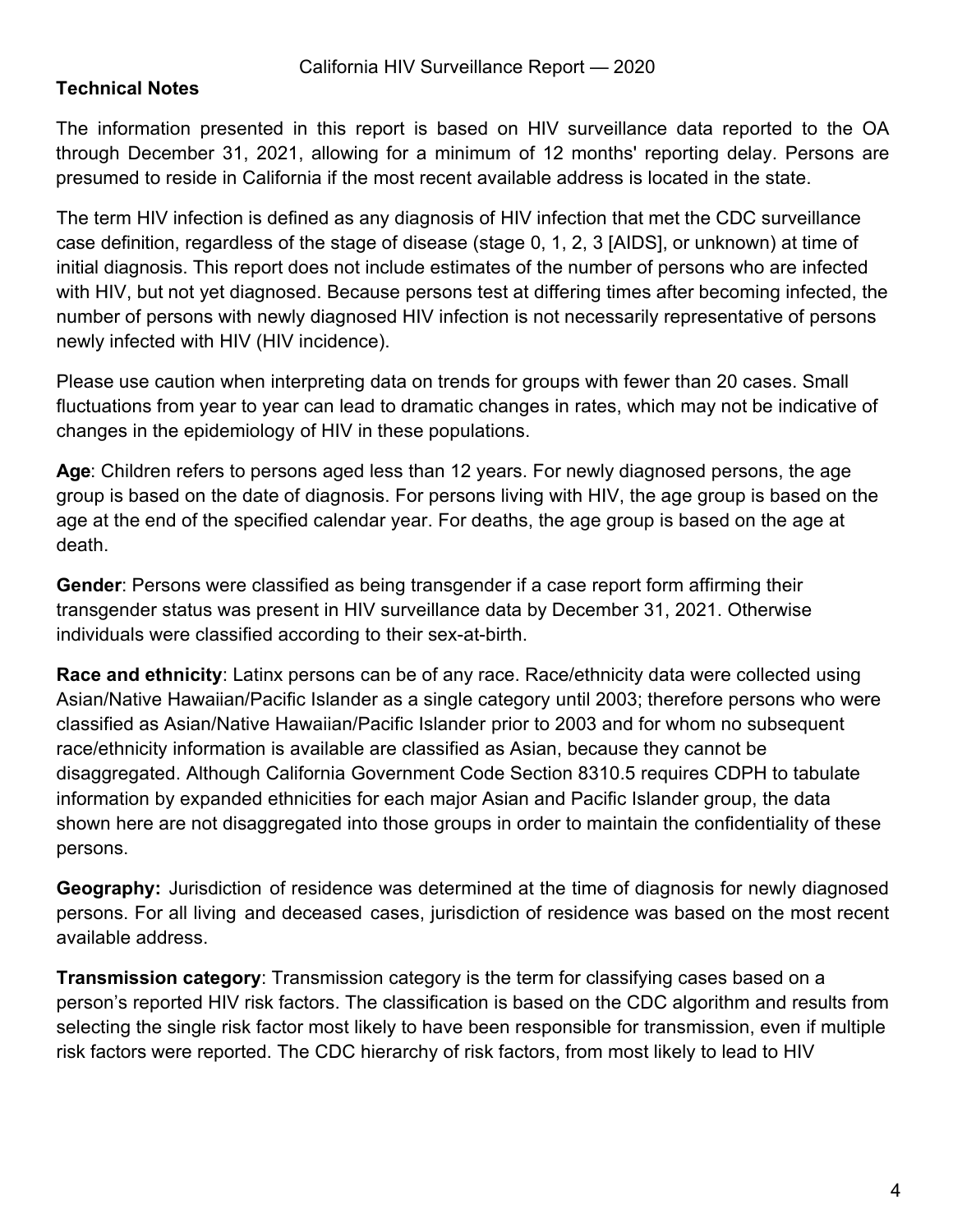transmission, to least likely, is as follows: male-to-male sexual contact (MMSC) *and* injection drug use (IDU), MMSC alone, IDU alone, receipt of clotting factor blood product for treatment of hemophilia or other chronic coagulation disorder, and high-risk-heterosexual (HRH) contact. Non-HRH contact was added by OA, and is last in the hierarchy.

Gay, bisexual, and other men who have sex with men are in the transmission category of MMSC. Transgender persons who report sexual contact are placed in the transmission category of sexual contact, regardless of IDU. Persons who inject drugs are in the transmission category IDU. Persons whose transmission category is classified as HRH contact are persons who reported engaging in heterosexual intercourse with a person of the opposite sex-at-birth, and that partner was known to be HIV positive or engaged in an activity that put them at high risk for HIV (i.e., MMSC, IDU). The transmission category heterosexual contact non-HRH includes persons with no other identified risk, who reported engaging in heterosexual intercourse with a person of the opposite sex of their sex-atbirth. The heterosexual categories exclude men who report ever having had sexual contact with both men and women— these persons are classified as MMSC. Perinatal includes persons who were exposed immediately before or during birth, or by breastfeeding. Cases of HIV infection reported without a risk factor listed in the hierarchy of transmission categories are classified as "unknown risk." Other includes exposure to blood transfusion or blood products, receiving a transplant, and other unspecified risks.

**Deaths**: Persons living with diagnosed HIV infection are presumed to be alive, unless a date of death is available in the California HIV surveillance data system. Tables 1a to 1c contain data on newly diagnosed persons, including persons who died during the year they were diagnosed. Tables 2a to 2d include all persons living with HIV who were alive at the end of the specified calendar year, regardless of when they were diagnosed. Tables 3a to 3c include all persons who died during the calendar year if they resided in California as of the last known address. Deaths from any cause were included.

**Rates**: Rates per 100,000 persons are based on population estimates from the State of California, Department of Finance, Report P-3: State and County Population Projections by Race/Ethnicity, Detailed Age, and Gender, 2010-2060 (Sacramento, California, Jan 2021). For rates at the city level we used the *U.S. Census Bureau, QuickFacts, Annual Estimates of the Resident Population: July 2020.* Dashes (—) indicate where rates could not be calculated due to unknown population denominators.

**In Care:** Persons who had at least one CD4, viral load, or HIV-1 genotype test during the calendar year were considered to be in care.

**Viral Suppression:** Persons whose most recent HIV viral load test result during the calendar year was ≤ 200 copies/ml were considered to be virally suppressed.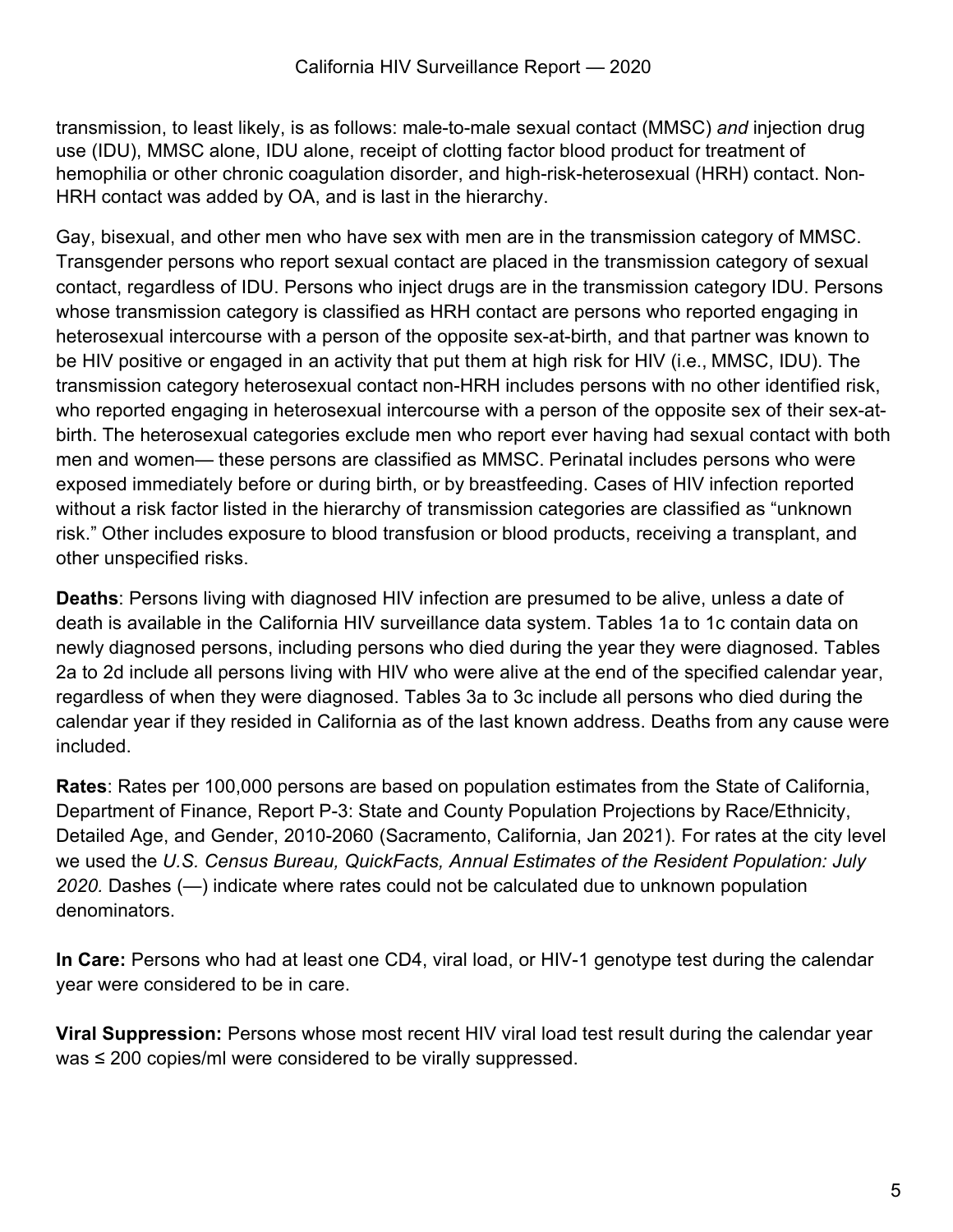<span id="page-5-0"></span>Table 1a. Persons newly diagnosed with HIV infection, by year of diagnosis and selected demographic characteristics, 2016–2020 — **California** 

|                             |                                        |                    | 2016      |                          |            | 2017  |                |            | 2018  |                          |            | 2019  |                          |                | 2020        |      |             |
|-----------------------------|----------------------------------------|--------------------|-----------|--------------------------|------------|-------|----------------|------------|-------|--------------------------|------------|-------|--------------------------|----------------|-------------|------|-------------|
| <b>Characteristic</b>       |                                        | N                  | %         | Rate                     | N          | %     | Rate           | N          | %     | Rate                     | N          | %     | Rate                     | N              | %           | Rate |             |
| Age at diagnosis (in years) | 0 to 11                                | 11                 | 0.2%      | 0.2                      | 6          | 0.1%  | 0.1            | 6          | 0.1%  | 0.1                      | 5          | 0.1%  | 0.1                      | 6              | 0.2%        | 0.1  |             |
|                             | 12 to 14                               | 3                  | 0.1%      | 0.2                      | 4          | 0.1%  | 0.3            | 2          | 0.0%  | 0.1                      | 2          | 0.0%  | 0.1                      | 1              | 0.0%        | 0.1  |             |
|                             | 15 to 17                               | 32                 | 0.6%      | 2.0                      | 33         | 0.7%  | 2.1            | 33         | 0.7%  | 2.1                      | 29         | 0.6%  | 1.9                      | 29             | 0.7%        | 1.9  |             |
|                             | 18 to 19                               | 133                | 2.6%      | 10.6                     | 131        | 2.7%  | 10.5           | 140        | 2.9%  | 11.1                     | 111        | 2.5%  | 8.9                      | 80             | 2.0%        | 6.5  |             |
|                             | 20 to 24                               | 875                | 17.0%     | 28.3                     | 801        | 16.4% | 25.8           | 768        | 16.0% | 24.9                     | 664        | 14.7% | 21.7                     |                | 543 13.7%   | 17.8 |             |
|                             | 25 to 29                               | 1.045              | 20.3%     | 39.9                     | 998        | 20.4% | 37.6           | 991        | 20.7% | 36.5                     | 897        | 19.9% | 32.4                     |                | 850 21.4%   | 30.2 |             |
|                             | 30 to 34                               |                    | 765 14.9% | 27.6                     | 760        | 15.6% | 27.7           | 794        | 16.6% | 29.4                     | 759        | 16.8% | 28.5                     |                | 712 18.0%   | 27.0 |             |
|                             | 35 to 39                               |                    | 590 11.5% | 22.4                     | 583        | 11.9% | 21.6           | 564        | 11.8% | 20.5                     | 595        | 13.2% | 21.5                     |                | 469 11.8%   | 17.0 |             |
|                             | 40 to 44                               | 451                | 8.8%      | 18.2                     | 430        | 8.8%  | 17.4           | 391        | 8.2%  | 15.8                     | 393        | 8.7%  | 15.8                     | 362            | 9.1%        | 14.3 |             |
|                             | 45 to 49                               | 408                | 7.9%      | 15.7                     | 378        | 7.7%  | 14.6           | 380        | 7.9%  | 14.8                     | 329        | 7.3%  | 13.1                     | 288            | 7.3%        | 11.7 | California  |
|                             | 50 to 54                               | 391                | 7.6%      | 15.1                     | 329        | 6.7%  | 12.9           | 266        | 5.5%  | 10.6                     | 293        | 6.5%  | 11.8                     | 242            | 6.1%        | 9.7  |             |
|                             | 55 to 59                               | 227                | 4.4%      | 9.0                      | 219        | 4.5%  | 8.6            | 218        | 4.5%  | 8.6                      | 224        | 5.0%  | 8.8                      | 183            | 4.6%        | 7.3  | ミ           |
|                             | 60 to 64                               | 109                | 2.1%      | 5.0                      | 123        | 2.5%  | 5.5            | 122        | 2.5%  | 5.3                      | 123        | 2.7%  | 5.3                      | 119            | 3.0%        | 5.0  | S           |
|                             | 65 to 74                               | 83                 | 1.6%      | 2.7                      | 77         | 1.6%  | 2.4            | 103        | 2.1%  | 3.1                      | 75         | 1.7%  | 2.2                      | 69             | 1.7%        | 1.9  |             |
|                             | $\geq 75$                              | 17                 | 0.3%      | 0.7                      | 14         | 0.3%  | 0.6            | 17         | 0.4%  | 0.7                      | 13         | 0.3%  | 0.5                      | 12             | 0.3%        | 0.5  | urveillance |
| <b>Race/ethnicity</b>       | Latinx                                 | 2,372              | 46.1%     | 15.7                     | 2,288      | 46.8% | 15.0           | 2,315      | 48.3% | 15.0                     | 2,244      | 49.7% | 14.5                     | .987           | 50.1%       | 12.7 |             |
|                             | American Indian/Alaska Native          | 15                 | 0.3%      | 8.0                      | 17         | 0.3%  | 8.7            | 13         | 0.3%  | 6.4                      | 18         | 0.4%  | 8.8                      | 11             | 0.3%        | 5.3  |             |
|                             | Asian                                  | 335                | 6.5%      | 5.9                      | 355        | 7.3%  | 6.1            | 277        | 5.8%  | 4.6                      | 247        | 5.5%  | 4.1                      | 216            | 5.4%        | 3.5  |             |
|                             | <b>Black/African American</b>          | 891                | 17.3%     | 38.0                     | 811        | 16.6% | 34.3           | 829        | 17.3% | 34.9                     | 782        | 17.3% | 32.8                     |                | 688 17.4%   | 28.7 |             |
|                             | Native Hawaiian/Other Pacific Islander | 12                 | 0.2%      | 8.8                      | 12         | 0.2%  | 8.7            | 16         | 0.3%  | 11.7                     | 12         | 0.3%  | 8.8                      | 12             | 0.3%        | 8.8  | Report      |
|                             | White                                  | 1.322              | 25.7%     | 8.8                      | ,238       | 25.3% | 8.3            | .198       | 25.0% | 8.1                      | 1,097      | 24.3% | 7.4                      |                | 955 24.1%   | 6.5  |             |
|                             | Multiple races                         | 193                | 3.8%      | 22.2                     | 165        | 3.4%  | 18.8           | 147        | 3.1%  | 16.6                     | 112        | 2.5%  | 12.7                     | 96             | 2.4%        | 10.8 |             |
| Gender                      | Cisgender men                          | 4.433              | 86.2%     | 22.7                     | 4,257      | 87.1% | 21.6           | 4,131      | 86.2% | 20.9                     | 3,845      | 85.2% | 19.4                     |                | 3,358 84.7% | 16.8 | N           |
|                             | Cisgender women                        | 608                | 11.8%     | 3.1                      | 547        | 11.2% | 2.7            | 569        | 11.9% | 2.8                      | 542        | 12.0% | 2.7                      | 490            | 12.4%       | 2.4  | 020         |
|                             | Trans women                            | 94                 | 1.8%      | $\overline{\phantom{a}}$ | 76         | 1.6%  |                | 83         | 1.7%  |                          | 115        | 2.5%  | $\overline{\phantom{a}}$ | 111            | 2.8%        |      |             |
|                             | Trans men                              | 5                  | 0.1%      | $\overline{\phantom{a}}$ | 5          | 0.1%  | $\blacksquare$ | 12         | 0.3%  | $\overline{\phantom{a}}$ | 9          | 0.2%  | $\blacksquare$           | 4              | 0.1%        |      |             |
|                             | Alternative Gender Identity            | $\Omega$           | 0.0%      |                          |            | 0.0%  |                | 0          | 0.0%  |                          |            | 0.0%  |                          | $\overline{2}$ | 0.1%        |      |             |
|                             |                                        | <b>Total 5,140</b> |           |                          | 13.1 4,886 |       |                | 12.3 4,795 |       |                          | 12.0 4,512 |       |                          | 11.3 3,965     |             | 9.9  |             |

Note: Rates are per 100,000 population. Dash ( — ) indicates rates not calculated due to unknown population denominators. Until 2003, Asian/Native Hawaiian/Pacific Islander was classified as a single category; therefore persons with race/ethnicity data only available prior to 2003 are classified as Asian because they cannot be disaggregated.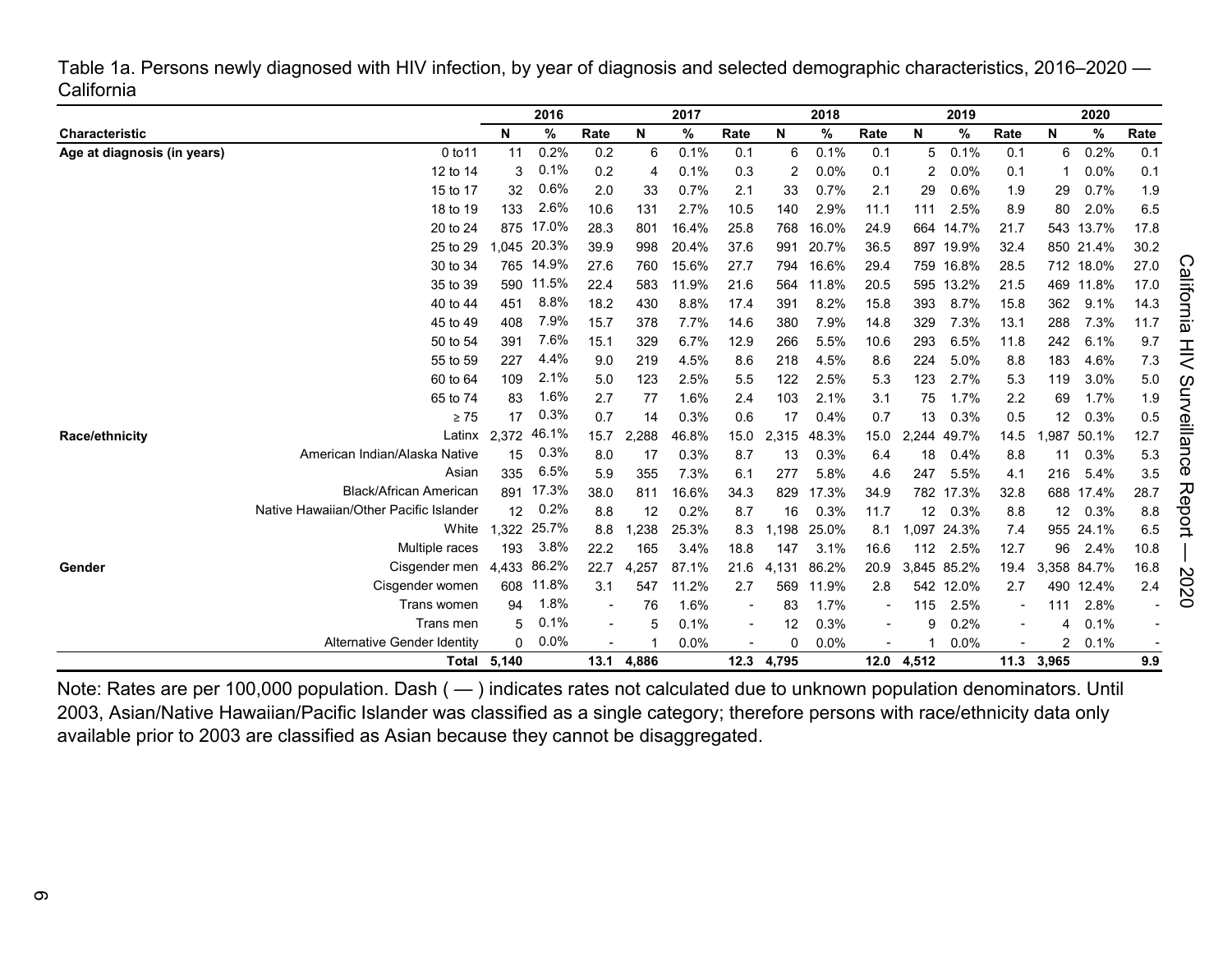| Demographic group            | <b>Transmission category</b>         | 2016  | %     | 2017         | $\%$   | 2018           | %     | 2019  | $\%$     | 2020           | $\frac{9}{6}$                                                     |
|------------------------------|--------------------------------------|-------|-------|--------------|--------|----------------|-------|-------|----------|----------------|-------------------------------------------------------------------|
| <b>Cisgender men</b>         | Male-to-male sexual contact (MMSC)   | 3,308 | 74.7% | 3,074        | 72.3%  | 2,984          | 72.3% | 2,707 | 70.5%    | 2,250          | 67.1%                                                             |
| (age $\geq$ 12 at diagnosis) | Injection drug use (IDU)             | 145   | 3.3%  | 151          | 3.5%   | 157            | 3.8%  | 139   | 3.6%     | 130            | 3.9%                                                              |
|                              | MMSC and IDU                         | 183   | 4.1%  | 186          | 4.4%   | 188            | 4.6%  | 174   | 4.5%     | 120            | 3.6%                                                              |
|                              | High-risk heterosexual contact       | 133   | 3.0%  | 113          | 2.7%   | 109            | 2.6%  | 72    | 1.9%     | 66             | 2.0%                                                              |
|                              | Heterosexual contact (non-high-risk) | 301   | 6.8%  | 313          | 7.4%   | 359            | 8.7%  | 350   | 9.1%     | 326            | 9.7%                                                              |
|                              | Perinatal/Unknown risk/Other         | 358   | 8.1%  | 417          | 9.8%   | 331            | 8.0%  | 399   | 10.4%    | 462            | 13.8%<br>$\Omega$                                                 |
|                              | <b>Subtotal</b>                      | 4,428 | 86.1% | 4,254        | 87.1%  | 4,128          | 86.1% | 3,841 | 85.1%    | 3,354          | 84.6%                                                             |
| <b>Cisgender women</b>       | Injection drug use (IDU)             | 61    | 10.1% | 82           | 15.1%  | 74             | 13.1% | 72    | 13.3%    | 63             | 12.9% 으                                                           |
| (age ≥12 at diagnosis)       | High-risk heterosexual contact       | 208   | 34.6% | 182          | 33.5%  | 182            | 32.2% | 150   | 27.7%    | 115            | $23.6\%$ $\frac{2}{50}$                                           |
|                              | Heterosexual contact (non-high-risk) | 256   | 42.5% | 220          | 40.4%  | 258            | 45.6% | 257   | 47.5%    | 235            | 48.2%<br>工                                                        |
|                              | Perinatal/Unknown risk/Other         | 77    | 12.8% | 60           | 11.0%  | 52             | 9.2%  | 62    | 11.5%    | 75             | $\,<\,$<br>15.4%                                                  |
|                              | <b>Subtotal</b>                      | 602   | 11.7% | 544          | 11.1%  | 566            | 11.8% | 541   | 12.0%    | 488            | CO.<br>12.3% $\approx$                                            |
| <b>Trans women</b>           | Sexual contact                       | 91    | 96.8% | 69           | 90.8%  | 80             | 96.4% | 110   | 95.7%    | 105            | 94.6% $\frac{5}{9}$                                               |
| (age $\geq$ 12 at diagnosis) | Injection drug use (IDU)             | 0     | 0.0%  | $\mathbf{0}$ | 0.0%   | 2              | 2.4%  | 1     | 0.9%     | 0              | $\overline{\overline{\omega}}$<br>0.0%                            |
|                              | Perinatal/Unknown risk/Other         | 3     | 3.2%  |              | 9.2%   | 1              | 1.2%  | 4     | 3.5%     | 6              | $5.4\%$ $\frac{1}{2}$                                             |
|                              | <b>Subtotal</b>                      | 94    | 1.8%  | 76           | 1.6%   | 83             | 1.7%  | 115   | 2.5%     | 111            | 2.8%<br>刀                                                         |
| <b>Trans men</b>             | Sexual contact                       | 4     | 80.0% | 3            | 60.0%  | 9              | 75.0% |       | 77.8%    | $\overline{2}$ | $50.0\%$ $\frac{6}{5}$                                            |
| (age ≥12 at diagnosis)       | Injection drug use (IDU)             |       | 20.0% |              | 20.0%  | 1              | 8.3%  |       | 11.1%    | $\overline{2}$ | 50.0% 요                                                           |
|                              | Perinatal/Unknown risk/Other         | 0     | 0.0%  |              | 20.0%  | $\overline{2}$ | 16.7% |       | 11.1%    | 0              | 0.0%                                                              |
|                              | <b>Subtotal</b>                      | 5     | 0.1%  | 5            | 0.1%   | 12             | 0.3%  | 9     | 0.2%     | 4              |                                                                   |
| Alternative gender           | Sexual contact                       | 0     | 0.0%  | 1            | 100.0% | 0              | 0.0%  |       | 1 100.0% | $\mathbf 1$    | $\frac{0.1\%}{50.0\%}\overset{\sim}{\underset{\smile}{\bigcirc}}$ |
| (age $\geq$ 12 at diagnosis) | Perinatal/Unknown risk/Other         | 0     | 0.0%  | 0            | 0.0%   | 0              | 0.0%  | 0     | 0.0%     | 1              | 50.0%                                                             |
|                              | <b>Subtotal</b>                      | 0     | 0.0%  | 1            | 0.0%   | 0              | 0.0%  | 1     | 0.0%     | $\mathbf{2}$   | 0.1%                                                              |
| <b>Child</b>                 | Perinatal                            | 8     | 72.7% | 6            | 100.0% | 4              | 66.7% | 5     | 100.0%   | 5              | 83.3%                                                             |
| (age <12 at diagnosis)       | Unknown risk                         | 2     | 18.2% | 0            | 0.0%   | 2              | 33.3% | 0     | 0.0%     | 1              | 16.7%                                                             |
|                              | Other                                |       | 9.1%  | 0            | 0.0%   | 0              | 0.0%  | 0     | 0.0%     | 0              | 0.0%                                                              |
|                              | <b>Subtotal</b>                      | 11    | 0.2%  | 6            | 0.1%   | 6              | 0.1%  | 5     | 0.1%     | 6              | 0.2%                                                              |
|                              | <b>Total</b>                         | 5,140 |       | 4,886        |        | 4,795          |       | 4,512 |          | 3,965          |                                                                   |

<span id="page-6-0"></span>Table 1b. Persons newly diagnosed with HIV infection, by year of diagnosis and transmission category, 2016–2020 — California

Note: High-risk heterosexual contact: heterosexual intercourse with a person of the opposite sex-at-birth who has a high risk for HIV (e.g., MMSC, IDU). Heterosexual contact (non-high-risk): heterosexual intercourse with a person of the opposite sex-at-birth who does not have a high risk for HIV. Transgender persons who report sexual contact are placed in the transmission category of sexual contact, regardless of IDU. Other includes hemophilia, blood transfusion, and risk factor not reported or not identified. The number of perinatal diagnoses in a given year do not reflect the number of transmissions during that year since some cases are not diagnosed at birth.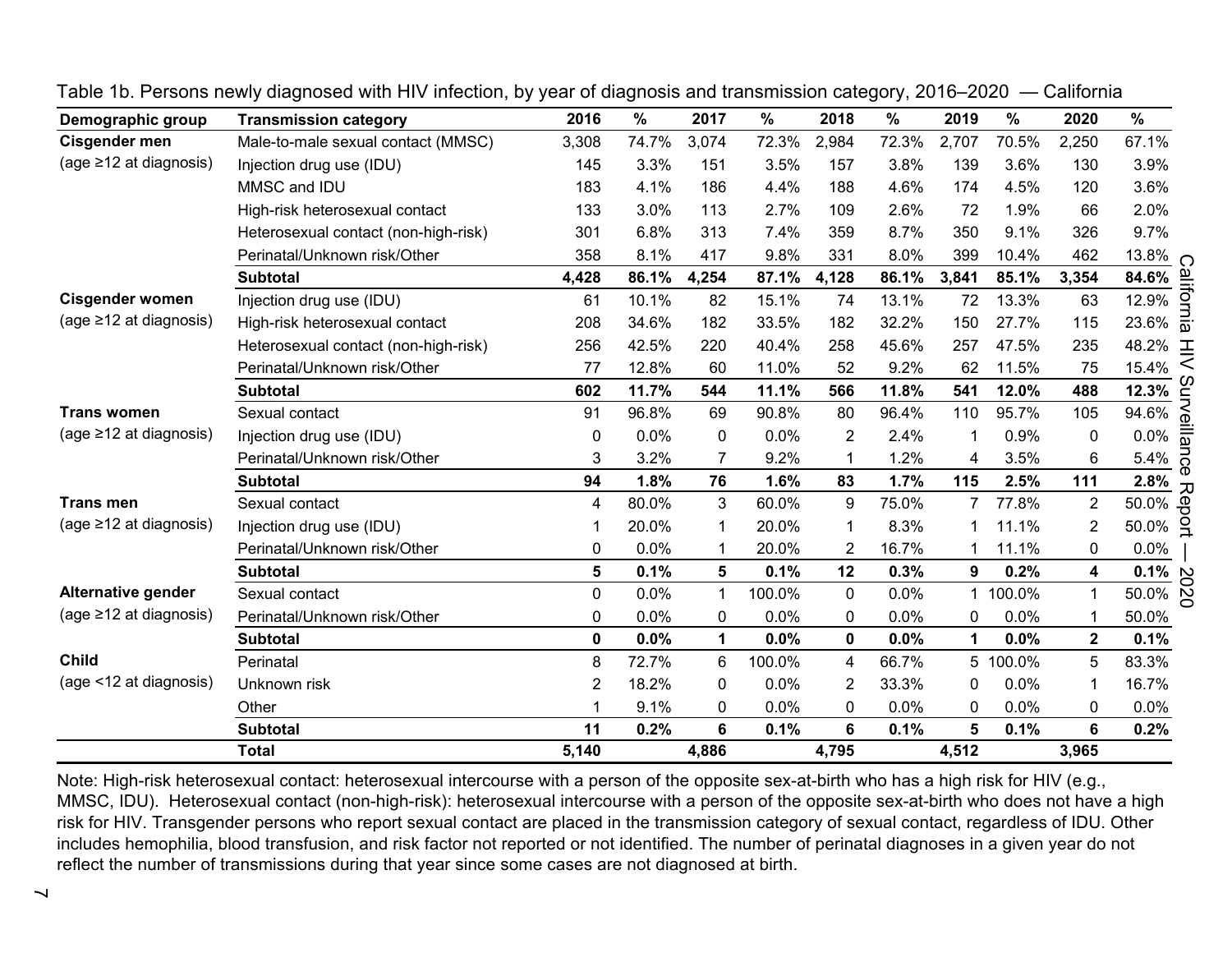<span id="page-7-0"></span>Table 1c. Persons newly diagnosed with HIV infection, by year of diagnosis and local health jurisdiction, 2016–2020 — California

|                                         |       | 2016    |      |                         | 2017    |      |                | 2018    |      |                | 2019    |      |       | 2020    |      |
|-----------------------------------------|-------|---------|------|-------------------------|---------|------|----------------|---------|------|----------------|---------|------|-------|---------|------|
| <b>County of residence at diagnosis</b> | N     | %       | Rate | N                       | %       | Rate | N              | %       | Rate | N              | %       | Rate | N     | %       | Rate |
| Alameda                                 | 272   | 5.3%    | 16.6 | 205                     | 4.2%    | 12.4 | 201            | 4.2%    | 12.1 | 221            | 4.9%    | 13.2 | 158   | 4.0%    | 9.4  |
| Alpine                                  | 0     | 0.0%    | 0.0  | 0                       | $0.0\%$ | 0.0  | 0              | 0.0%    | 0.0  | 0              | 0.0%    | 0.0  | 0     | 0.0%    | 0.0  |
| Amador                                  | 2     | 0.0%    | 5.4  | 1                       | 0.0%    | 2.7  | 3              | 0.1%    | 7.9  | 0              | 0.0%    | 0.0  | 1     | 0.0%    | 2.6  |
| Butte                                   | 14    | 0.3%    | 6.2  | 7                       | 0.1%    | 3.1  | 10             | 0.2%    | 4.4  | 10             | 0.2%    | 4.6  | 11    | 0.3%    | 5.1  |
| Calaveras                               | 1     | 0.0%    | 2.2  | $\overline{\mathbf{c}}$ | 0.0%    | 4.5  | $\overline{2}$ | 0.0%    | 4.5  | 2              | 0.0%    | 4.5  | 2     | 0.1%    | 4.5  |
| Colusa                                  | 1     | $0.0\%$ | 4.5  | 2                       | 0.0%    | 9.0  | 2              | $0.0\%$ | 9.0  | 5              | 0.1%    | 22.2 | 0     | 0.0%    | 0.0  |
| Contra Costa                            | 118   | 2.3%    | 10.4 | 108                     | 2.2%    | 9.5  | 113            | 2.4%    | 9.8  | 98             | 2.2%    | 8.5  | 72    | 1.8%    | 6.2  |
| Del Norte                               | 0     | 0.0%    | 0.0  | $\mathbf{1}$            | $0.0\%$ | 3.7  | 0              | 0.0%    | 0.0  | 0              | 0.0%    | 0.0  | 0     | 0.0%    | 0.0  |
| El Dorado                               | 4     | 0.1%    | 2.2  | 9                       | 0.2%    | 4.8  | 5              | 0.1%    | 2.6  | 5              | 0.1%    | 2.6  | 6     | 0.2%    | 3.1  |
| Fresno                                  | 133   | 2.6%    | 13.5 | 156                     | 3.2%    | 15.6 | 110            | 2.3%    | 10.9 | 115            | 2.5%    | 11.3 | 124   | 3.1%    | 12.1 |
| Glenn                                   | 2     | $0.0\%$ | 7.0  | 2                       | 0.0%    | 7.0  | 1              | 0.0%    | 3.5  | 0              | 0.0%    | 0.0  | 0     | 0.0%    | 0.0  |
| Humboldt                                | 6     | 0.1%    | 4.4  | 4                       | 0.1%    | 2.9  | 15             | 0.3%    | 11.0 | 6              | 0.1%    | 4.4  | 4     | 0.1%    | 3.0  |
| Imperial                                | 15    | 0.3%    | 8.1  | 41                      | 0.8%    | 21.8 | 34             | 0.7%    | 18.0 | 33             | 0.7%    | 17.4 | 23    | 0.6%    | 12.1 |
| Inyo                                    | 2     | 0.0%    | 10.7 | 2                       | 0.0%    | 10.8 | 1              | $0.0\%$ | 5.4  | 0              | 0.0%    | 0.0  | 1     | 0.0%    | 5.4  |
| Kern                                    | 100   | 1.9%    | 11.3 | 153                     | 3.1%    | 17.0 | 154            | 3.2%    | 17.0 | 181            | 4.0%    | 19.7 | 165   | 4.2%    | 18.0 |
| Kings                                   | 9     | 0.2%    | 6.0  | 20                      | 0.4%    | 13.3 | 9              | 0.2%    | 5.9  | 9              | 0.2%    | 5.8  | 8     | 0.2%    | 5.2  |
| Lake                                    | 1     | 0.0%    | 1.6  | 4                       | 0.1%    | 6.2  | 4              | 0.1%    | 6.2  | 4              | 0.1%    | 6.2  | 2     | 0.1%    | 3.1  |
| Lassen                                  | 1     | 0.0%    | 3.3  | 2                       | $0.0\%$ | 6.5  | 0              | $0.0\%$ | 0.0  | 0              | 0.0%    | 0.0  | 0     | 0.0%    | 0.0  |
| Los Angeles                             | 1,916 | 37.3%   | 18.8 | 1,768                   | 36.2%   | 17.2 | 1,724          | 36.0%   | 16.8 | 1,558          | 34.5%   | 15.2 | 1,393 | 35.1%   | 13.6 |
| Madera                                  | 7     | 0.1%    | 4.5  | 13                      | 0.3%    | 8.3  | 15             | 0.3%    | 9.5  | 7              | 0.2%    | 4.4  | 8     | 0.2%    | 5.0  |
| Marin                                   | 29    | 0.6%    | 11.0 | 17                      | 0.3%    | 6.5  | 21             | 0.4%    | 8.0  | 14             | 0.3%    | 5.4  | 14    | 0.4%    | 5.4  |
| Mariposa                                | 1     | 0.0%    | 5.5  | 1                       | 0.0%    | 5.6  | 2              | 0.0%    | 11.2 | 0              | 0.0%    | 0.0  | 1     | 0.0%    | 5.6  |
| Mendocino                               | 3     | 0.1%    | 3.4  | 4                       | 0.1%    | 4.5  | 5              | 0.1%    | 5.6  | 4              | 0.1%    | 4.5  | 5     | 0.1%    | 5.6  |
| Merced                                  | 21    | 0.4%    | 7.7  | 26                      | 0.5%    | 9.4  | 27             | 0.6%    | 9.7  | 28             | 0.6%    | 9.9  | 31    | 0.8%    | 10.9 |
| Modoc                                   | 0     | 0.0%    | 0.0  | 0                       | 0.0%    | 0.0  | 0              | 0.0%    | 0.0  | 0              | $0.0\%$ | 0.0  | 0     | $0.0\%$ | 0.0  |
| Mono                                    | 0     | 0.0%    | 0.0  | 1                       | 0.0%    | 7.2  | 0              | 0.0%    | 0.0  | 0              | 0.0%    | 0.0  | 0     | 0.0%    | 0.0  |
| Monterey                                | 42    | 0.8%    | 9.5  | 47                      | 1.0%    | 10.6 | 44             | 0.9%    | 9.9  | 29             | 0.6%    | 6.5  | 11    | 0.3%    | 2.5  |
| Napa                                    | 12    | 0.2%    | 8.5  | 7                       | 0.1%    | 5.0  | 7              | 0.1%    | 5.0  | 10             | 0.2%    | 7.1  | 5     | 0.1%    | 3.6  |
| Nevada                                  | 6     | 0.1%    | 6.1  | 3                       | 0.1%    | 3.0  | 3              | $0.1\%$ | 3.0  | 4              | 0.1%    | 4.1  | 3     | 0.1%    | 3.0  |
| Orange                                  | 351   | 6.8%    | 11.0 | 317                     | 6.5%    | 9.9  | 288            | $6.0\%$ | 9.0  | 247            | 5.5%    | 7.7  | 264   | 6.7%    | 8.2  |
| Placer                                  | 20    | 0.4%    | 5.3  | 19                      | 0.4%    | 5.0  | 11             | 0.2%    | 2.8  | 12             | 0.3%    | 3.0  | 19    | 0.5%    | 4.8  |
| Plumas                                  | 0     | 0.0%    | 0.0  | 0                       | 0.0%    | 0.0  | 0              | 0.0%    | 0.0  | 0              | 0.0%    | 0.0  | 1     | 0.0%    | 5.3  |
| Riverside                               | 297   | 5.8%    | 12.6 | 277                     | 5.7%    | 11.6 | 264            | 5.5%    | 10.9 | 271            | 6.0%    | 11.1 | 242   | 6.1%    | 9.9  |
| Sacramento                              | 194   | 3.8%    | 12.9 | 182                     | 3.7%    | 12.0 | 173            | 3.6%    | 11.3 | 149            | 3.3%    | 9.6  | 153   | 3.9%    | 9.9  |
| San Benito                              | 1     | 0.0%    | 1.7  | 8                       | 0.2%    | 13.3 | 3              | 0.1%    | 4.9  | $\mathbf{1}$   | 0.0%    | 1.6  | 3     | 0.1%    | 4.8  |
| San Bernardino                          | 223   | 4.3%    | 10.4 | 256                     | 5.2%    | 11.8 | 270            | 5.6%    | 12.4 | 303            | 6.7%    | 13.8 | 266   | 6.7%    | 12.1 |
| San Diego                               | 524   | 10.2%   | 15.9 | 422                     | 8.6%    | 12.7 | 388            | 8.1%    | 11.6 | 399            | 8.8%    | 11.9 | 303   | 7.6%    | 9.0  |
| San Francisco                           | 266   | 5.2%    | 30.5 | 244                     | 5.0%    | 27.7 | 242            | 5.0%    | 27.3 | 208            | 4.6%    | 23.4 | 153   | 3.9%    | 17.2 |
| San Joaquin                             | 55    | 1.1%    | 7.4  | 65                      | 1.3%    | 8.7  | 69             | 1.4%    | 9.1  | 76             | 1.7%    | 9.8  | 89    | 2.2%    | 11.5 |
| San Luis Obispo                         | 17    | 0.3%    | 6.1  | 9                       | 0.2%    | 3.2  | 16             | 0.3%    | 5.7  | 14             | 0.3%    | 5.0  | 11    | 0.3%    | 3.9  |
| San Mateo                               | 59    | 1.1%    | 7.7  | 59                      | 1.2%    | 7.6  | 61             | 1.3%    | 7.9  | 55             | 1.2%    | 7.1  | 45    | 1.1%    | 5.8  |
| Santa Barbara                           | 29    | 0.6%    | 6.5  | 27                      | 0.6%    | 6.0  | 31             | 0.6%    | 6.8  | 37             | 0.8%    | 8.1  | 24    | 0.6%    | 5.3  |
| Santa Clara                             | 137   | 2.7%    | 7.1  | 157                     | 3.2%    | 8.1  | 166            | 3.5%    | 8.5  | 162            | 3.6%    | 8.3  | 108   | 2.7%    | 5.5  |
| Santa Cruz                              | 21    | 0.4%    | 7.6  | 7                       | 0.1%    | 2.5  | 11             | 0.2%    | 4.0  | 12             | 0.3%    | 4.4  | 13    | 0.3%    | 4.7  |
| Shasta                                  | 7     | 0.1%    | 3.9  | 2                       | 0.0%    | 1.1  | 7              | 0.1%    | 3.9  | 6              | 0.1%    | 3.4  | 1     | 0.0%    | 0.6  |
| Sierra                                  | 0     | 0.0%    | 0.0  | 0                       | 0.0%    | 0.0  | 0              | 0.0%    | 0.0  | 0              | 0.0%    | 0.0  | 0     | 0.0%    | 0.0  |
| Siskiyou                                | 3     | 0.1%    | 6.8  | 0                       | 0.0%    | 0.0  | 3              | 0.1%    | 6.8  | 0              | 0.0%    | 0.0  | 3     | 0.1%    | 6.8  |
| Solano                                  | 33    | 0.6%    | 7.6  | 36                      | 0.7%    | 8.2  | 45             | 0.9%    | 10.2 | 40             | 0.9%    | 9.0  | 47    | 1.2%    | 10.6 |
| Sonoma                                  | 40    | 0.8%    | 8.0  | 30                      | 0.6%    | 6.0  | 33             | 0.7%    | 6.6  | 24             | 0.5%    | 4.8  | 37    | 0.9%    | 7.4  |
| Stanislaus                              | 32    | 0.6%    | 5.9  | 52                      | 1.1%    | 9.4  | 60             | 1.3%    | 10.8 | 40             | 0.9%    | 7.2  | 28    | 0.7%    | 5.0  |
| Sutter                                  | 10    | 0.2%    | 10.2 | 6                       | 0.1%    | 6.0  | 9              | 0.2%    | 8.9  | 8              | 0.2%    | 7.7  | 6     | 0.2%    | 5.8  |
| Tehama                                  | 1     | 0.0%    | 1.6  | 3                       | 0.1%    | 4.7  | 4              | 0.1%    | 6.2  | 0              | 0.0%    | 0.0  | 1     | 0.0%    | 1.5  |
| Trinity                                 | 0     | 0.0%    | 0.0  | 0                       | 0.0%    | 0.0  | 0              | 0.0%    | 0.0  | $\mathbf{1}$   | 0.0%    | 7.5  | 0     | 0.0%    | 0.0  |
| Tulare                                  | 33    | 0.6%    | 7.1  | 17                      | 0.3%    | 3.6  | 50             | 1.0%    | 10.5 | 32             | 0.7%    | 6.7  | 29    | 0.7%    | 6.0  |
| Tuolumne                                | 1     | 0.0%    | 1.9  | 0                       | 0.0%    | 0.0  | $\mathbf{1}$   | $0.0\%$ | 1.9  | $\mathbf{1}$   | 0.0%    | 1.9  | 0     | 0.0%    | 0.0  |
| Ventura                                 | 48    | 0.9%    | 5.6  | 72                      | 1.5%    | 8.4  | 55             | 1.1%    | 6.4  | 46             | 1.0%    | 5.4  | 57    | 1.4%    | 6.7  |
| Yolo                                    | 17    | 0.3%    | 7.8  | 10                      | 0.2%    | 4.6  | 20             | 0.4%    | 9.0  | 21             | 0.5%    | 9.4  | 11    | 0.3%    | 4.9  |
| Yuba                                    | 3     | 0.1%    | 4.0  | 3                       | 0.1%    | 3.9  | 3              | 0.1%    | 3.9  | $\overline{4}$ | 0.1%    | 5.1  | 3     | 0.1%    | 3.8  |
| <b>Total</b>                            | 5,140 |         | 13.1 | 4,886                   |         | 12.3 | 4,795          |         | 12.0 | 4,512          |         | 11.3 | 3,965 |         | 9.9  |
| Berkeley city                           | 22    | 0.4%    | 18.1 | 14                      | 0.3%    | 11.5 | 9              | 0.2%    | 7.4  | 8              | 0.2%    | 6.6  | 9     | 0.2%    | 7.4  |
| Long Beach city                         | 128   | 2.5%    | 27.3 | 110                     | 2.3%    | 23.5 | 107            | 2.2%    | 22.9 | 107            | 2.4%    | 23.1 | 95    | 2.4%    | 20.5 |
| Pasadena city                           | 23    | 0.4%    | 16.4 | 21                      | 0.4%    | 14.9 | 19             | 0.4%    | 13.5 | 16             | 0.4%    | 11.3 | 19    | 0.5%    | 13.5 |

Note: Rates are per 100,000 population. Numbers for the city health jurisdictions of Berkeley, Long Beach and Pasadena are subsets of the numbers for the counties in which they are located (numbers on Alameda, and Los Angeles counties (above) include the respective city LHJ numbers).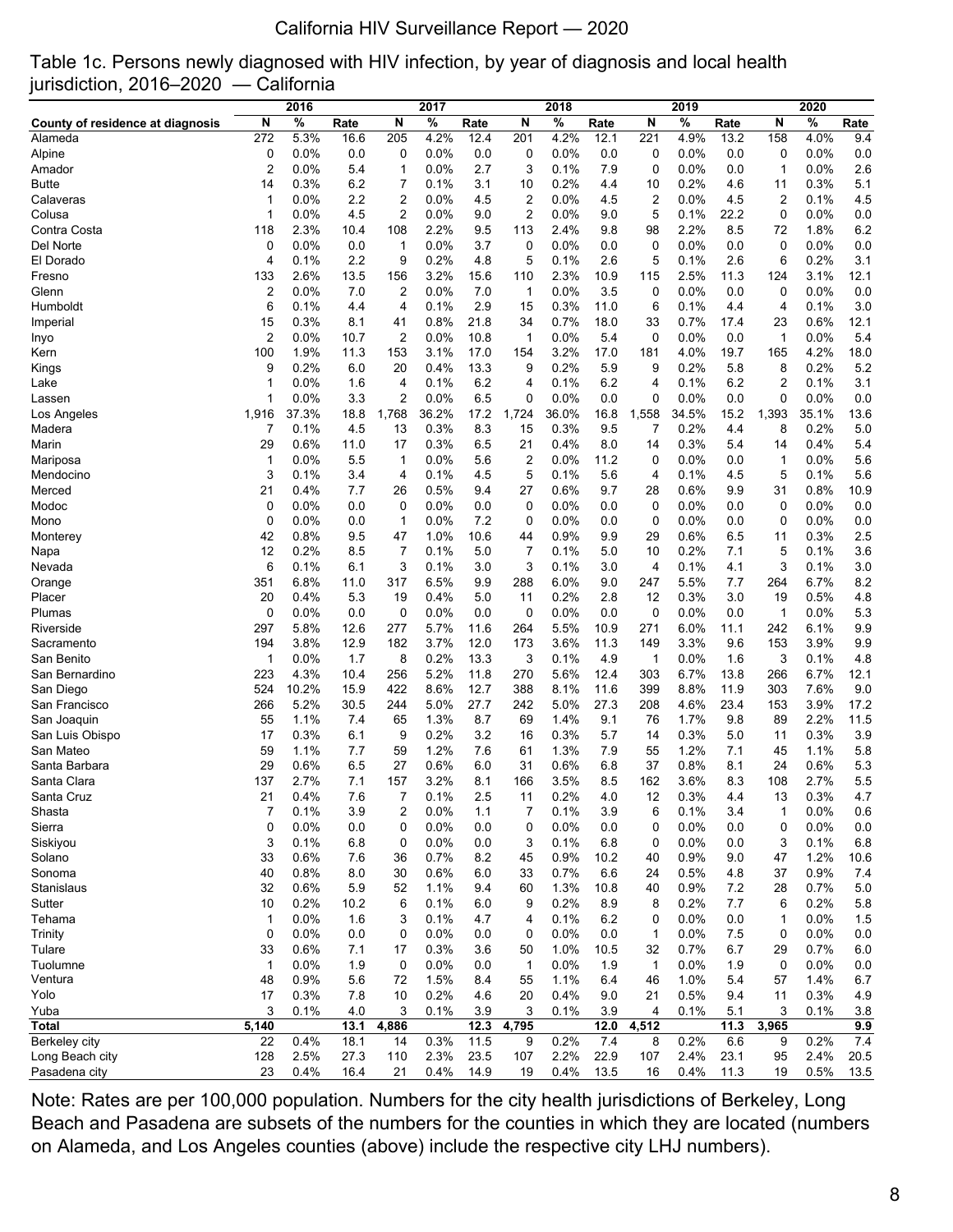|                         |                                        |                    | 2016        |            |                           | 2017  |       |                     | 2018  |       |                     | 2019  |       |               | 2020         |       |                       |
|-------------------------|----------------------------------------|--------------------|-------------|------------|---------------------------|-------|-------|---------------------|-------|-------|---------------------|-------|-------|---------------|--------------|-------|-----------------------|
| Characteristic          |                                        | N                  | %           | Rate       | N                         | %     | Rate  | N                   | %     | Rate  | N                   | %     | Rate  | N             | %            | Rate  |                       |
| Age at year end (years) | 0 to 11                                | 127                | 0.1%        | 2.1        | 114                       | 0.1%  | 1.9   | 104                 | 0.1%  | 1.7   | 87                  | 0.1%  | 1.5   | 76            | 0.1%         | 1.3   |                       |
|                         | 12 to 14                               | 81                 | 0.1%        | 5.4        | 77                        | 0.1%  | 5.0   | 64                  | 0.0%  | 4.2   | 57                  | 0.0%  | 3.6   | 54            | 0.0%         | 3.4   |                       |
|                         | 15 to 17                               | 113                | 0.1%        | 7.2        | 99                        | 0.1%  | 6.4   | 102                 | 0.1%  | 6.6   | 113                 | 0.1%  | 7.4   | 108           | 0.1%         | 7.0   |                       |
|                         | 18 to 19                               | 258                | 0.2%        | 20.3       | 250                       | 0.2%  | 19.9  | 240                 | 0.2%  | 19.1  | 223                 | 0.2%  | 17.9  | 186           | 0.1%         | 15.1  |                       |
|                         | 20 to 24                               | 3.169              | 2.4%        | 104.0      | 3,042                     | 2.2%  | 97.9  | 2,930               | 2.2%  | 95.1  | 2,741               | 2.0%  | 89.6  | 2,477         | 1.8%         | 81.4  |                       |
|                         | 25 to 29                               | 7.937              | 6.0%        | 302.4      | 7,997                     | 5.9%  | 301.3 | 8,016               | 5.9%  | 294.9 | 7,870               | 5.7%  | 284.4 | 7,675         | 5.5%         | 272.9 |                       |
|                         | 30 to 34                               | 10,522             |             | 7.9% 377.2 | 10,880                    | 8.0%  | 397.1 | 11,214              | 8.2%  | 415.2 | 11,635              | 8.4%  | 436.8 | 11,725        | 8.4%         | 443.9 |                       |
|                         | 35 to 39                               | 11.995             |             | 9.0% 464.5 | 12,245                    | 9.0%  | 454.2 | 12,442              | 9.1%  | 453.3 | 12,560              | 9.1%  | 454.3 | 12,864        | 9.2%         | 467.6 |                       |
|                         | 40 to 44                               | 13.028             |             | 9.8% 515.1 | 12,861                    | 9.5%  | 520.7 | 12,686              | 9.3%  | 512.6 | 12,879              | 9.3%  | 516.9 | 13,170        | 9.4%         | 520.7 |                       |
|                         | 45 to 49                               | 19.129             | 14.4% 743.3 |            | 17,961                    | 13.3% | 693.7 | 16,580 12.2%        |       | 646.6 | 15,522 11.2%        |       | 617.4 | 14,396        | 10.3%        | 587.1 |                       |
|                         | 50 to 54                               | 23,715 17.8% 903.2 |             |            | 22,989 17.0%              |       | 903.5 | 21,809 16.0%        |       | 869.5 | 20,656 15.0%        |       | 831.6 |               | 19,785 14.2% | 792.8 |                       |
|                         | 55 to 59                               | 19,198 14.4% 770.2 |             |            | 20,453 15.1%              |       | 806.2 | 21,310 15.6%        |       | 836.4 | 22,207 16.1%        |       | 870.5 | 22,610 16.2%  |              | 896.4 | California            |
|                         | 60 to 64                               | 12,214             |             | 9.2% 574.6 | 13,294                    | 9.8%  | 590.7 | 14,110 10.4%        |       | 613.5 | 15,097 10.9%        |       | 647.3 | 16,309 11.7%  |              | 687.3 |                       |
|                         | 65 to 74                               | 9.806              |             | 7.4% 328.6 | 11,053                    | 8.2%  | 341.6 | 12,211              | 9.0%  | 364.0 | 13,593              | 9.9%  | 390.7 | 15,076 10.8%  |              | 417.3 | エ<br>N                |
|                         | $\geq 75$                              | 1.834              | 1.4%        | 82.1       | 2,109                     | 1.6%  | 89.2  | 2,397               | 1.8%  | 97.8  | 2,754               | 2.0%  | 108.3 | 3,192         | 2.3%         | 121.1 |                       |
| Race/ethnicity          | Latinx                                 | 47,723             | 35.8% 318.6 |            | 49,376                    | 36.5% | 322.8 | 50,752 37.3%        |       | 328.8 | 52,378 38.0%        |       | 337.5 | 53,824 38.5%  |              | 344.5 | Surv                  |
|                         | American Indian/Alaska Native          | 323                |             | 0.2% 175.8 | 326                       | 0.2%  | 166.9 | 322                 | 0.2%  | 159.6 | 336                 | 0.2%  | 164.8 | 342           | 0.2%         | 165.9 |                       |
|                         | Asian                                  | 5.034              | 3.8%        | 90.6       | 5,364                     | 4.0%  | 91.7  | 5,557               | 4.1%  | 92.8  | 5.789               | 4.2%  | 95.1  | 5,987         | 4.3%         | 96.7  | ≞                     |
|                         | <b>Black/African American</b>          | 22.537             | 16.9%       | 967.6      | 22,921                    | 16.9% | 969.9 | 23,051              | 16.9% | 971.4 | 23,350              | 16.9% | 980.1 | 23,643        | 16.9%        | 987.7 | ance                  |
|                         | Native Hawaiian/Other Pacific Islander | 228                |             | 0.2% 167.0 | 233                       | 0.2%  | 169.8 | 241                 | 0.2%  | 175.6 | 250                 | 0.2%  | 183.1 | 263           | 0.2%         | 193.8 |                       |
|                         | White                                  | 52.336             | 39.3% 348.8 |            | 52,237                    | 38.6% | 351.2 | 51,335 37.7%        |       | 346.9 | 50,950 36.9%        |       | 345.6 | 50,746 36.3%  |              | 345.4 |                       |
|                         | Multiple races                         | 4.941              |             | 3.7% 570.6 | 4,963                     | 3.7%  | 566.1 | 4,953               | 3.6%  | 559.1 | 4,937               | 3.6%  | 558.2 | 4,894         | 3.5%         | 551.9 | Re                    |
|                         | Unknown race                           |                    | $0.0\%$     |            |                           | 0.0%  |       | Δ                   | 0.0%  |       | 4                   | 0.0%  |       | 4             | 0.0%         |       | ठु                    |
| Gender                  | Cisgender men 115.635                  |                    |             |            | 86.9% 591.3 117,607 86.8% |       |       | 597.1 118,228 86.8% |       |       | 597.1 119,662 86.7% |       | 602.3 | 121,054       | 86.7%        | 607.0 | ⊐                     |
|                         | Cisgender women                        | 15.555             | 11.7%       | 78.7       | 15,825                    | 11.7% | 79.5  | 15,938 11.7%        |       | 79.6  | 16,170 11.7%        |       | 80.5  |               | 16,402 11.7% | 81.2  |                       |
|                         | Trans women                            | 1,880              | 1.4%        |            | 1,929                     | 1.4%  |       | 1,975               | 1.4%  |       | 2,081               | 1.5%  |       | 2,160         | 1.5%         | ۰     | $\mathbf{\mathsf{N}}$ |
|                         | Trans men                              | 50                 | 0.0%        |            | 55                        | 0.0%  |       | 67                  | 0.0%  |       | 74                  | 0.1%  |       | 78            | 0.1%         | ۰     | $\overline{5}$        |
|                         | Alternative Gender Identity            | հ                  | 0.0%        |            | 8                         | 0.0%  |       |                     | 0.0%  |       | 7                   | 0.0%  |       | 9             | 0.0%         |       | 0                     |
|                         |                                        | Total 133,126      |             |            | 338.7 135,424             |       |       | 342.1 136,215       |       |       | 342.1 137,994       |       |       | 345.3 139,703 |              | 348.1 |                       |

<span id="page-8-0"></span>Table 2a. Persons living with diagnosed HIV infection, by year and selected demographic characteristics, 2016–2020 — California

Note: Rates are per 100,000 population. Dash ( — ) indicates rates not calculated due to unknown population denominators. Until 2003, Asian/Native Hawaiian/Pacific Islander was classified as a single category; therefore persons with race/ethnicity data only available prior to 2003 are classified as Asian because they cannot be disaggregated.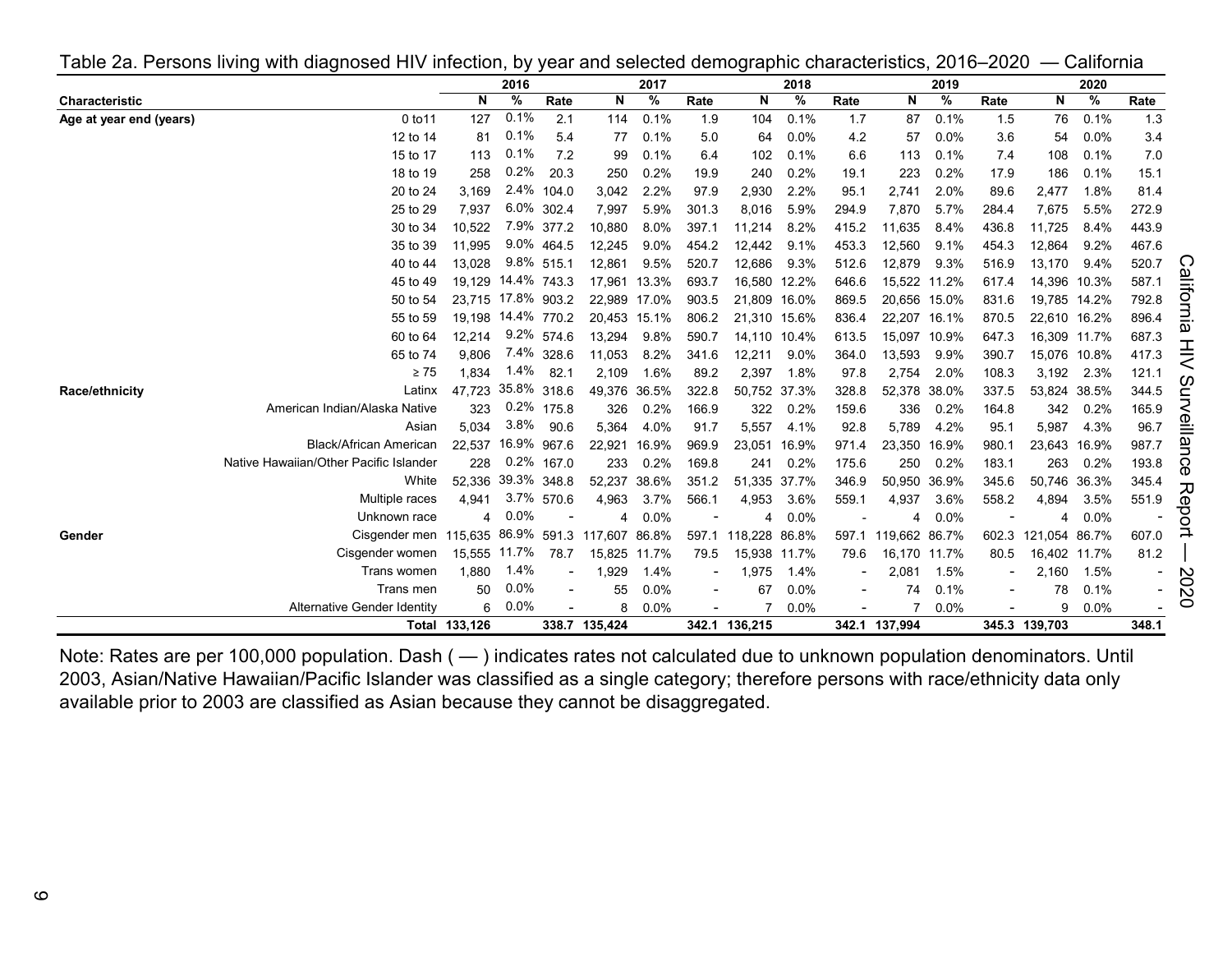| Demographic group           | <b>Transmission category</b>         | 2016           | %     | 2017           | %     | 2018           | $\%$   | 2019           | $\%$   | 2020           | $\%$                    |
|-----------------------------|--------------------------------------|----------------|-------|----------------|-------|----------------|--------|----------------|--------|----------------|-------------------------|
| <b>Cisgender men</b>        | Male-to-male sexual contact (MMSC)   | 88,706         | 76.8% | 90,316         | 76.8% | 90,819         | 76.8%  | 91,799         | 76.7%  | 92,718         | 76.6%                   |
| (age $\geq$ 12 at year end) | Injection drug use (IDU)             | 5,189          | 4.5%  | 5,141          | 4.4%  | 5,040          | 4.3%   | 4,998          | 4.2%   | 4,991          | 4.1%                    |
|                             | MMSC and IDU                         | 9,439          | 8.2%  | 9,280          | 7.9%  | 9,043          | 7.7%   | 8,922          | 7.5%   | 8,758          | 7.2%                    |
|                             | High-risk heterosexual contact       | 3,597          | 3.1%  | 3,629          | 3.1%  | 3,635          | 3.1%   | 3,643          | 3.0%   | 3,631          | 3.0%                    |
|                             | Heterosexual contact (non-high-risk) | 3,999          | 3.5%  | 4,231          | 3.6%  | 4,475          | 3.8%   | 4,779          | 4.0%   | 5,029          | 4.2%                    |
|                             | Perinatal/Unknown risk/Other         | 4,647          | 4.0%  | 4,956          | 4.2%  | 5,169          | 4.4%   | 5,478          | 4.6%   | 5,887          | 4.9%                    |
|                             | <b>Subtotal</b>                      | 115,577        | 86.8% | 117,553        | 86.8% | 118,181        | 86.8%  | 119,619        | 86.7%  | 121,014        | 86.6% O                 |
| <b>Cisgender women</b>      | Injection drug use (IDU)             | 2,813          | 18.2% | 2,800          | 17.8% | 2,731          | 17.2%  | 2,688          | 16.7%  | 2,667          | 16.3%                   |
| (age $\geq$ 12 at year end) | High-risk heterosexual contact       | 8,071          | 52.1% | 8,143          | 51.7% | 8,106          | 51.0%  | 8,115          | 50.3%  | 8,121          | ୍ର<br>ମ<br>49.6%        |
|                             | Heterosexual contact (non-high-risk) | 3,198          | 20.7% | 3,371          | 21.4% | 3,565          | 22.4%  | 3,789          | 23.5%  | 3,973          | $\bar{a}$<br>24.3%      |
|                             | Perinatal/Unknown risk/Other         | 1,404          | 9.1%  | 1,451          | 9.2%  | 1,479          | 9.3%   | 1,534          | 9.5%   | 1,605          | 9.8% $\mathbf{T}$       |
|                             | <b>Subtotal</b>                      | 15,486         | 11.6% | 15,765         | 11.6% | 15,881         | 11.7%  | 16,126         | 11.7%  | 16,366         | 11.7%<br>⋜              |
| <b>Trans women</b>          | Sexual contact                       | 1847           | 98.2% | 1890           | 98.0% | 1933           | 97.9%  | 2033           | 97.7%  | 2108           | 97.6% တ                 |
| (age ≥12 at year end)       | Injection drug use (IDU)             | 10             | 0.5%  | 10             | 0.5%  | 12             | 0.6%   | 12             | 0.6%   | 11             | ₹<br>0.5%               |
|                             | Perinatal/Unknown risk/Other         | 23             | 1.2%  | 29             | 1.5%  | 30             | 1.5%   | 36             | 1.7%   | 41             | 1.9%                    |
|                             | <b>Subtotal</b>                      | 1,880          | 1.4%  | 1,929          | 1.4%  | 1,975          | 1.4%   | 2,081          | 1.5%   | 2,160          | <u>1.5% ஜ</u>           |
| <b>Trans men</b>            | Sexual contact                       | 35             | 70.0% | 38             | 69.1% | 48             | 71.6%  | 53             | 71.6%  | 57             | $73.1\%$ $\bar{\Omega}$ |
| (age ≥12 at year end)       | Injection drug use (IDU)             | 11             | 22.0% | 12             | 21.8% | 11             | 16.4%  | 12             | 16.2%  | 13             | 16.7% 刀                 |
|                             | Perinatal/Unknown risk/Other         | 4              | 8.0%  | 5              | 9.1%  | 8              | 11.9%  | 9              | 12.2%  | 8              | 10.3% B                 |
|                             | <b>Subtotal</b>                      | 50             | 0.0%  | 55             | 0.0%  | 67             | 0.0%   | 74             | 0.1%   | 78             | $0.1\%$ $\supseteq$     |
| Alternative gender          | Sexual contact                       | 5              | 83.3% | $\overline{7}$ | 87.5% | $\overline{7}$ | 100.0% | $\overline{7}$ | 100.0% | 8              | 88.9%                   |
| (age $\geq$ 12 at year end) | Injection drug use (IDU)             |                | 16.7% | 1              | 12.5% | 0              | 0.0%   | 0              | 0.0%   | 0              | $0.0\%$ N               |
|                             | Perinatal/Unknown risk/Other         | 0              | 0.0%  | 0              | 0.0%  | 0              | 0.0%   | 0              | 0.0%   |                | $\overline{5}$<br>11.1% |
|                             | <b>Subtotal</b>                      | 6              | 0.0%  | $\pmb{8}$      | 0.0%  | $\overline{7}$ | 0.0%   | $\overline{7}$ | 0.0%   | 9              | Õ<br>0.0%               |
| <b>Child</b>                | Perinatal                            | 105            | 82.7% | 95             | 83.3% | 87             | 83.7%  | 73             | 83.9%  | 63             | 82.9%                   |
| (age <12 at year end)       | Unknown risk                         | 20             | 15.7% | 17             | 14.9% | 15             | 14.4%  | 12             | 13.8%  | 11             | 14.5%                   |
|                             | Other                                | $\overline{2}$ | 1.6%  | $\overline{c}$ | 1.8%  | $\overline{c}$ | 1.9%   | $\overline{2}$ | 2.3%   | $\overline{2}$ | 2.6%                    |
|                             | <b>Subtotal</b>                      | 127            | 0.1%  | 114            | 0.1%  | 104            | 0.1%   | 87             | 0.1%   | 76             | 0.1%                    |
|                             | <b>Total</b>                         | 133,126        |       | 135,424        |       | 136,215        |        | 137,994        |        | 139,703        |                         |

<span id="page-9-0"></span>Table 2b. Persons living with diagnosed HIV infection, by year and transmission category, 2016–2020 — California

Note: High-risk heterosexual contact: heterosexual intercourse with a person of the opposite sex-at-birth who has a high risk for HIV (e.g., MMSC, IDU). Heterosexual contact (non-high-risk): heterosexual intercourse with a person of the opposite sex-at-birth who does not have a high risk for HIV. Transgender persons who report sexual contact are placed in the transmission category of sexual contact, regardless of IDU. Other includes hemophilia, blood transfusion, and risk factor not reported or not identified.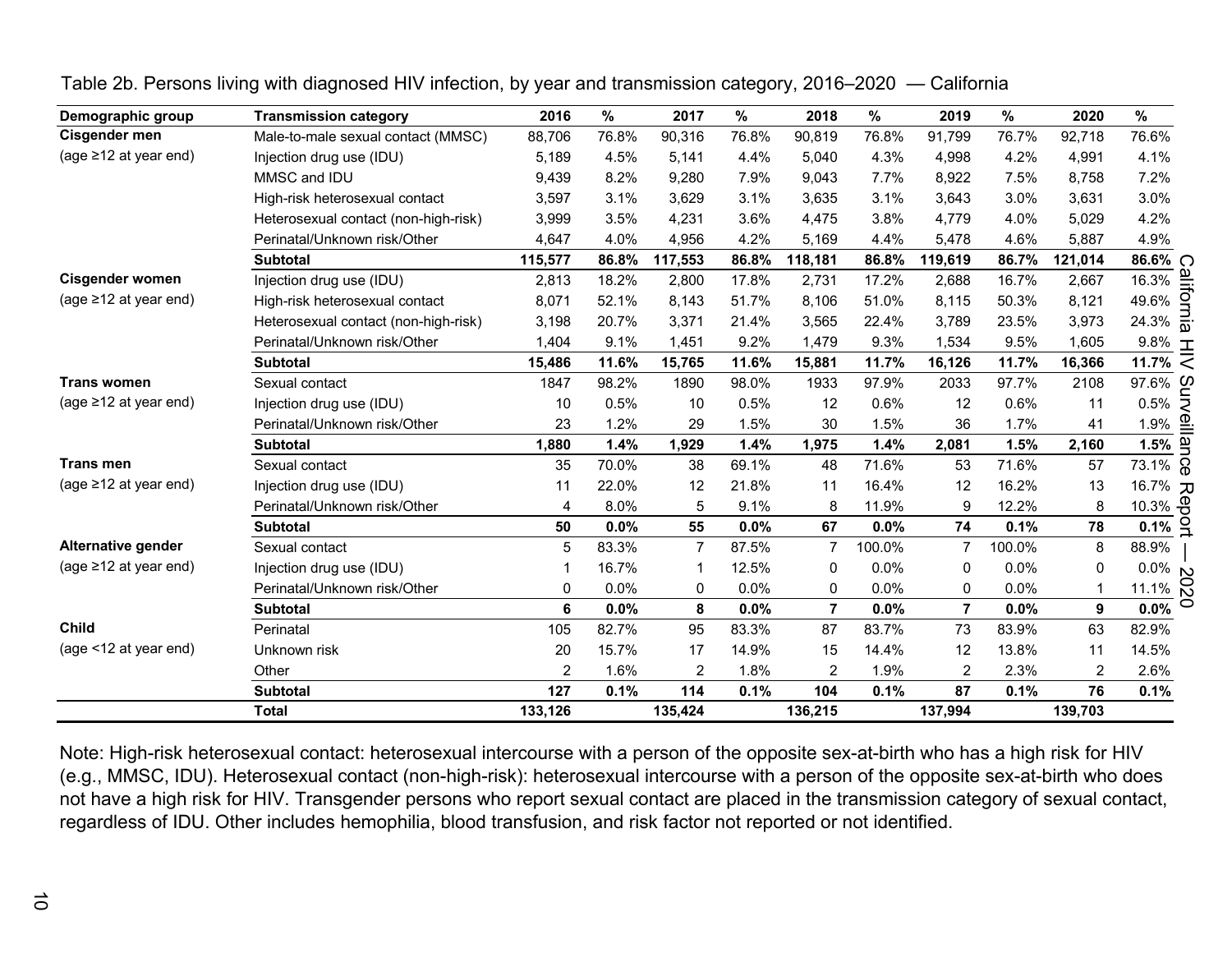<span id="page-10-0"></span>Table 2c. Persons living with diagnosed HIV infection, by year and current local health jurisdiction, 2016–2020 — California

|                                    |         | 2016    |        |               | 2017    |        |               | 2018  |        |               | 2019    |        |               | 2020    |        |
|------------------------------------|---------|---------|--------|---------------|---------|--------|---------------|-------|--------|---------------|---------|--------|---------------|---------|--------|
| <b>County of current residence</b> | N       | %       | Rate   | N             | %       | Rate   | N             | %     | Rate   | N             | $\%$    | Rate   | N             | $\%$    | Rate   |
| Alameda                            | 6,319   | 4.7%    | 385.8  | 6,392         | 4.7%    | 387.0  | 6,349         | 4.7%  | 381.8  | 6,349         | 4.6%    | 379.2  | 6,290         | 4.5%    | 373.1  |
| Alpine                             | 2       | 0.0%    | 173.8  | 2             | $0.0\%$ | 174.5  | 2             | 0.0%  | 176.4  | 2             | 0.0%    | 177.3  | 2             | 0.0%    | 179.1  |
| Amador                             | 195     | 0.1%    | 529.3  | 219           | 0.2%    | 585.7  | 213           | 0.2%  | 558.4  | 190           | 0.1%    | 497.1  | 187           | 0.1%    | 485.3  |
| Butte                              | 264     | 0.2%    | 117.4  | 274           | 0.2%    | 121.0  | 275           | 0.2%  | 121.0  | 263           | 0.2%    | 121.2  | 269           | 0.2%    | 123.5  |
| Calaveras                          | 45      | 0.0%    | 100.5  | 47            | 0.0%    | 105.2  | 46            | 0.0%  | 103.2  | 51            | 0.0%    | 114.9  | 54            | 0.0%    | 121.9  |
| Colusa                             | 6       | 0.0%    | 27.2   | 11            | $0.0\%$ | 49.4   | 17            | 0.0%  | 76.4   | 18            | 0.0%    | 80.1   | 18            | 0.0%    | 79.7   |
| Contra Costa                       | 2,584   | 1.9%    | 228.7  | 2,635         | 1.9%    | 231.5  | 2,756         | 2.0%  | 240.2  | 2,775         | 2.0%    | 240.7  | 2,813         | 2.0%    | 242.5  |
| Del Norte                          | 31      | $0.0\%$ | 115.0  | 30            | 0.0%    | 112.1  | 32            | 0.0%  | 116.7  | 36            | 0.0%    | 130.8  | 40            | 0.0%    | 145.1  |
| El Dorado                          | 195     | 0.1%    | 105.8  | 199           | 0.1%    | 106.7  | 218           | 0.2%  | 115.1  | 225           | 0.2%    | 117.7  | 220           | 0.2%    | 113.9  |
| Fresno                             | 1,876   | 1.4%    | 189.7  | 1,971         | 1.5%    | 197.2  | 2,033         | 1.5%  | 201.1  | 2,104         | 1.5%    | 205.9  | 2,183         | 1.6%    | 211.5  |
| Glenn                              | 19      | 0.0%    | 66.8   | 22            | $0.0\%$ | 76.9   | 24            | 0.0%  | 83.5   | 22            | 0.0%    | 75.4   | 23            | 0.0%    | 78.4   |
| Humboldt                           | 237     | 0.2%    | 174.5  | 229           | 0.2%    | 168.6  | 230           | 0.2%  | 169.4  | 235           | 0.2%    | 174.2  | 229           | 0.2%    | 170.8  |
| Imperial                           | 295     | 0.2%    | 158.4  | 330           | 0.2%    | 175.7  | 338           | 0.2%  | 178.9  | 361           | 0.3%    | 190.0  | 372           | 0.3%    | 194.1  |
| Inyo                               | 23      | 0.0%    | 123.5  | 21            | $0.0\%$ | 113.1  | 19            | 0.0%  | 102.6  | 20            | 0.0%    | 108.3  | 21            | 0.0%    | 113.8  |
| Kern                               | 1,585   | 1.2%    | 178.6  | 1,676         | 1.2%    | 186.8  | 1,769         | 1.3%  | 195.0  | 1,849         | 1.3%    | 201.6  | 2,008         | 1.4%    | 216.6  |
| Kings                              | 171     | 0.1%    | 114.6  | 181           | 0.1%    | 119.9  | 200           | 0.1%  | 130.4  | 204           | 0.1%    | 132.1  | 206           | 0.1%    | 131.7  |
| Lake                               | 149     | 0.1%    | 231.1  | 145           | 0.1%    | 223.5  | 151           | 0.1%  | 232.2  | 150           | 0.1%    | 231.2  | 144           | 0.1%    | 222.0  |
| Lassen                             | 26      | $0.0\%$ | 85.3   | 26            | 0.0%    | 85.1   | 29            | 0.0%  | 95.0   | 29            | 0.0%    | 97.1   | 23            | 0.0%    | 76.5   |
| Los Angeles                        | 51.368  | 38.6%   | 503.0  | 51.869        | 38.3%   | 505.8  | 51,938        | 38.1% | 505.7  | 52,554        | 38.1%   | 512.2  | 53,077        | 38.0%   | 517.4  |
| Madera                             | 184     | 0.1%    | 118.6  | 193           | 0.1%    | 123.1  | 192           | 0.1%  | 121.1  | 189           | 0.1%    | 118.9  | 218           | 0.2%    | 136.2  |
| Marin                              | 845     | 0.6%    | 321.9  | 810           | 0.6%    | 309.1  | 829           | 0.6%  | 316.0  | 834           | 0.6%    | 318.8  | 814           | 0.6%    | 312.1  |
| Mariposa                           | 20      | $0.0\%$ | 110.7  | 18            | 0.0%    | 100.0  | 20            | 0.0%  | 111.7  | 22            | 0.0%    | 123.2  | 18            | 0.0%    | 101.2  |
| Mendocino                          | 183     | 0.1%    | 206.3  | 179           | $0.1\%$ | 201.1  | 176           | 0.1%  | 198.0  | 173           | 0.1%    | 195.3  | 178           | 0.1%    | 201.3  |
| Merced                             | 273     | 0.2%    | 100.5  | 297           | 0.2%    | 107.4  | 305           | 0.2%  | 109.1  | 321           | 0.2%    | 113.3  | 355           | 0.3%    | 123.5  |
| Modoc                              | 2       | 0.0%    | 21.0   | 1             | $0.0\%$ | 10.5   | 4             | 0.0%  | 42.2   | 3             | 0.0%    | 31.6   | 4             | 0.0%    | 42.2   |
| Mono                               | 8       | 0.0%    | 57.8   | 8             | $0.0\%$ | 57.6   | 9             | 0.0%  | 65.1   | 9             | 0.0%    | 64.8   | 8             | 0.0%    | 57.3   |
| Monterey                           | 698     | 0.5%    | 158.6  | 725           | 0.5%    | 164.1  | 749           | 0.5%  | 168.6  | 771           | 0.6%    | 172.7  | 765           | 0.5%    | 170.5  |
| Napa                               | 268     | 0.2%    | 189.4  | 272           | 0.2%    | 192.9  | 270           | 0.2%  | 192.1  | 274           | 0.2%    | 195.6  | 291           | 0.2%    | 208.4  |
| Nevada                             | 125     | 0.1%    | 127.2  | 127           | 0.1%    | 129.0  | 130           | 0.1%  | 131.8  | 142           | 0.1%    | 144.0  | 145           | 0.1%    | 146.9  |
| Orange                             | 7,182   | 5.4%    | 225.9  | 7,284         | 5.4%    | 227.4  | 7,246         | 5.3%  | 225.4  | 7,300         | 5.3%    | 226.6  | 7,457         | 5.3%    | 231.0  |
| Placer                             | 340     | 0.3%    | 90.3   | 349           | 0.3%    | 91.2   | 358           | 0.3%  | 92.0   | 375           | 0.3%    | 95.0   | 385           | 0.3%    | 96.1   |
| Plumas                             | 18      | $0.0\%$ | 95.9   | 21            | 0.0%    | 112.1  | 20            | 0.0%  | 106.9  | 19            | 0.0%    | 100.8  | 21            | 0.0%    | 110.5  |
| Riverside                          | 8,177   | 6.1%    | 346.3  | 9,005         | 6.6%    | 376.5  | 9,427         | 6.9%  | 389.4  | 9,768         | 7.1%    | 399.8  | 10,199        | 7.3%    | 413.2  |
| Sacramento                         | 4,394   | 3.3%    | 292.0  | 4,456         | 3.3%    | 293.1  | 4,497         | 3.3%  | 292.5  | 4,548         | 3.3%    | 292.8  | 4,668         | 3.3%    | 297.7  |
| San Benito                         | 43      | 0.0%    | 72.1   | 51            | 0.0%    | 84.5   | 50            | 0.0%  | 81.4   | 51            | 0.0%    | 81.2   | 56            | 0.0%    | 87.5   |
| San Bernardino                     | 4,183   | 3.1%    | 195.2  | 4,411         | 3.3%    | 204.0  | 4,662         | 3.4%  | 214.0  | 4,918         | 3.6%    | 223.8  | 5,056         | 3.6%    | 228.0  |
| San Diego                          | 13,677  | 10.3%   | 415.0  | 13,849        | 10.2%   | 417.4  | 13,779        | 10.1% | 412.0  | 13,862        | 10.0%   | 412.9  | 13,935        | 10.0%   | 413.5  |
| San Francisco                      | 13,346  | 10.0%   | 1530.0 | 13,051        | 9.6%    | 1482.5 | 12,725        | 9.3%  | 1435.2 | 12,528        | $9.1\%$ | 1408.7 | 12,187        | 8.7%    | 1365.8 |
| San Joaquin                        | 1,333   | 1.0%    | 180.4  | 1,337         | 1.0%    | 178.2  | 1,358         | 1.0%  | 178.6  | 1,399         | 1.0%    | 181.3  | 1,471         | 1.1%    | 188.0  |
| San Luis Obispo                    | 411     | 0.3%    | 147.8  | 421           | 0.3%    | 151.2  | 361           | 0.3%  | 129.2  | 393           | 0.3%    | 140.9  | 391           | 0.3%    | 140.2  |
| San Mateo                          | 1,599   | 1.2%    | 208.2  | 1,664         | 1.2%    | 215.7  | 1,650         | 1.2%  | 213.0  | 1,656         | 1.2%    | 213.3  | 1,639         | 1.2%    | 210.7  |
| Santa Barbara                      | 618     | 0.5%    | 138.2  | 555           | 0.4%    | 123.3  | 560           | 0.4%  | 123.6  | 591           | 0.4%    | 130.0  | 607           | 0.4%    | 133.0  |
| Santa Clara                        | 3,385   | 2.5%    | 175.0  | 3,499         | 2.6%    | 179.8  | 3,539         | 2.6%  | 180.9  | 3,648         | 2.6%    | 186.0  | 3,716         | 2.7%    | 188.9  |
| Santa Cruz                         | 518     | 0.4%    | 187.8  | 528           | 0.4%    | 191.5  | 525           | 0.4%  | 190.8  | 537           | 0.4%    | 195.6  | 551           | 0.4%    | 201.1  |
| Shasta                             | 214     | 0.2%    | 120.5  | 222           | 0.2%    | 124.6  | 221           | 0.2%  | 124.0  | 228           | 0.2%    | 128.1  | 226           | 0.2%    | 127.0  |
| Sierra                             | 6       | 0.0%    | 190.7  | 5             | 0.0%    | 158.8  | 6             | 0.0%  | 191.3  | 5             | 0.0%    | 160.2  | 4             | 0.0%    | 128.4  |
| Siskiyou                           | 62      | $0.0\%$ | 139.6  | 65            | 0.0%    | 146.9  | 71            | 0.1%  | 160.9  | 64            | 0.0%    | 145.3  | 65            | 0.0%    | 147.9  |
| Solano                             | 1,333   | 1.0%    | 307.6  | 1,320         | 1.0%    | 301.9  | 1,318         | 1.0%  | 299.6  | 1,331         | 1.0%    | 301.0  | 1,368         | 1.0%    | 307.9  |
| Sonoma                             | 1,511   | 1.1%    | 300.3  | 1,485         | 1.1%    | 295.1  | 1,477         | 1.1%  | 295.1  | 1,449         | 1.1%    | 290.7  | 1,477         | 1.1%    | 297.4  |
| Stanislaus                         | 713     | 0.5%    | 131.2  | 775           | 0.6%    | 140.8  | 816           | 0.6%  | 147.1  | 851           | 0.6%    | 152.4  | 854           | 0.6%    | 151.9  |
| Sutter                             | 88      | 0.1%    | 89.9   | 91            | 0.1%    | 91.5   | 101           | 0.1%  | 99.7   | 111           | 0.1%    | 107.2  | 117           | 0.1%    | 110.6  |
| Tehama                             | 48      | $0.0\%$ | 75.0   | 51            | 0.0%    | 79.5   | 50            | 0.0%  | 77.3   | 46            | 0.0%    | 70.3   | 46            | 0.0%    | 69.8   |
| Trinity                            | 19      | $0.0\%$ | 140.9  | 19            | 0.0%    | 141.2  | 16            | 0.0%  | 119.5  | 17            | 0.0%    | 127.0  | 16            | $0.0\%$ | 119.8  |
| Tulare                             | 427     | 0.3%    | 91.3   | 445           | 0.3%    | 94.3   | 476           | 0.3%  | 100.0  | 496           | 0.4%    | 103.3  | 519           | 0.4%    | 107.1  |
| Tuolumne                           | 45      | 0.0%    | 84.4   | 47            | 0.0%    | 88.9   | 50            | 0.0%  | 94.6   | 54            | 0.0%    | 102.7  | 61            | 0.0%    | 116.5  |
| Ventura                            | 1,071   | 0.8%    | 125.6  | 1,132         | 0.8%    | 132.5  | 1,144         | 0.8%  | 133.7  | 1,164         | 0.8%    | 136.3  | 1,216         | 0.9%    | 142.6  |
| Yolo                               | 279     | 0.2%    | 128.6  | 285           | 0.2%    | 129.7  | 300           | 0.2%  | 135.1  | 319           | 0.2%    | 143.1  | 323           | 0.2%    | 144.4  |
| Yuba                               | 90      | 0.1%    | 119.4  | 92            | 0.1%    | 119.9  | 89            | 0.1%  | 114.9  | 91            | 0.1%    | 116.2  | 97            | 0.1%    | 122.3  |
| <b>Total</b>                       | 133,126 |         |        | 338.7 135,424 |         |        | 342.1 136,215 |       |        | 342.1 137,994 |         |        | 345.3 139,703 |         | 348.1  |
| Berkeley city                      | 502     | 0.4%    | 413.2  | 488           | 0.4%    | 400.0  | 480           | 0.4%  | 394.6  | 466           | 0.3%    | 384.0  | 484           | 0.3%    | 389.3  |
| Long Beach city                    | 4,593   | 3.5%    | 978.2  | 4,518         | 3.3%    | 966.7  | 4,354         | 3.2%  | 931.6  | 4,380         | 3.2%    | 946.8  | 4,395         | 3.1%    | 941.6  |
| Pasadena city                      | 586     | 0.4%    | 417.8  | 590           | 0.4%    | 417.8  | 611           | 0.4%  | 432.6  | 614           | 0.4%    | 435.4  | 628           | 0.4%    | 452.8  |

Note: Rates are per 100,000 population. Numbers for the city health jurisdictions of Berkeley, Long Beach and Pasadena are subsets of the numbers for the counties in which they are located (numbers on Alameda, and Los Angeles counties (above) include the respective city LHJ numbers).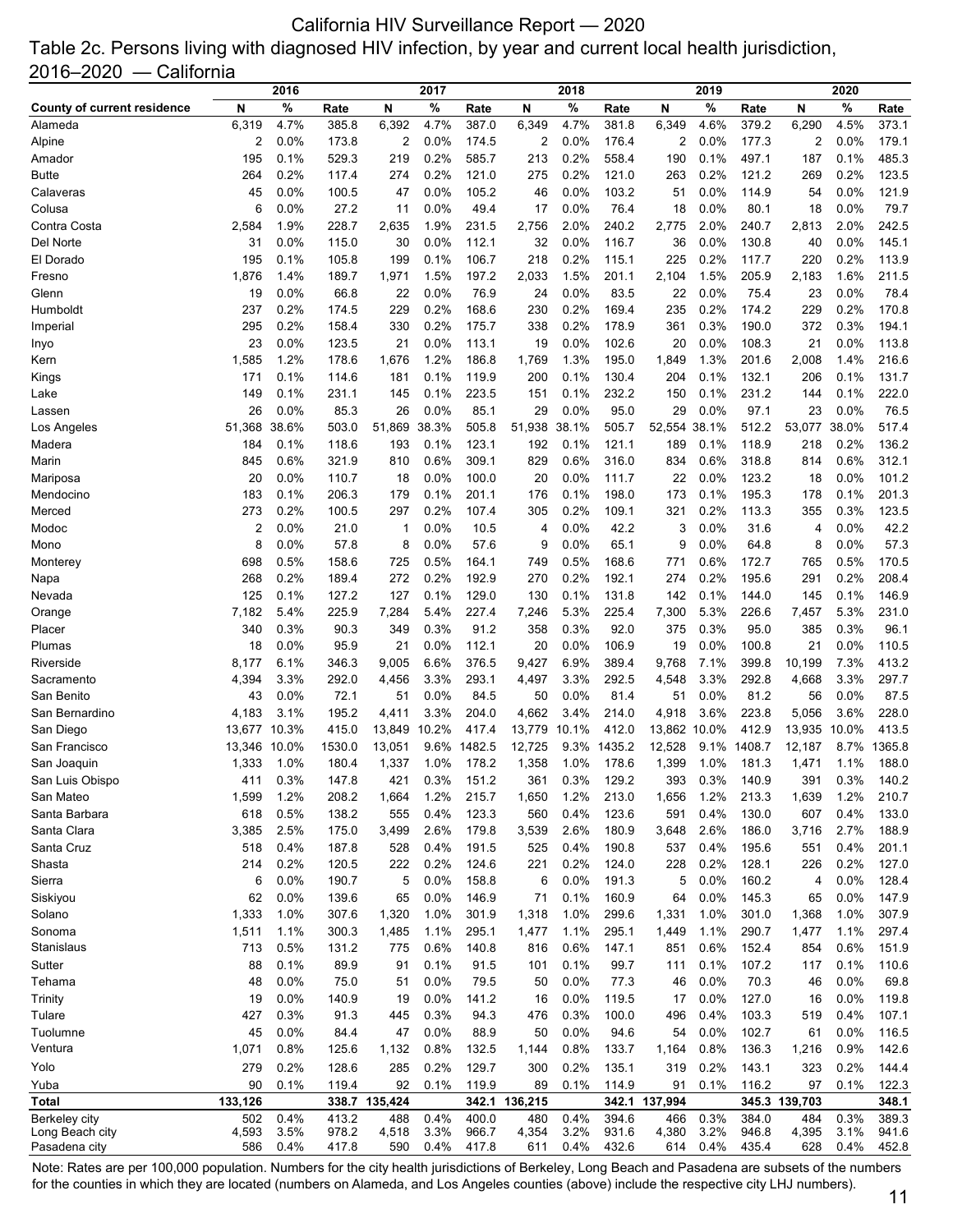|                                     | No. people living                |         |       |                           |       |
|-------------------------------------|----------------------------------|---------|-------|---------------------------|-------|
|                                     | and diagnosed with<br><b>HIV</b> | In care |       | <b>Virally suppressed</b> |       |
| Jurisdiction of residence (by name) |                                  | N       | $\%$  | N                         | $\%$  |
| <b>2025 National EHE Goals</b>      |                                  |         | 95.0% |                           | 95.0% |
| <b>California</b>                   | 139,703                          | 100,357 | 71.8% | 88,041                    | 63.0% |
| Alameda                             | 6,290                            | 4,794   | 76.2% | 4,267                     | 67.8% |
| Alpine                              |                                  | -       |       |                           |       |
| Amador                              | 187                              | 174     | 93.0% | 167                       | 89.3% |
| <b>Butte</b>                        | 269                              | 211     | 78.4% | 110                       | 40.9% |
| Calaveras                           | 54                               | 41      | 75.9% | 28                        | 51.9% |
| Colusa                              | 18                               | 15      | 83.3% | 8                         | 44.4% |
| Contra Costa                        | 2,813                            | 2,176   | 77.4% | 1,953                     | 69.4% |
| Del Norte                           | 40                               | 31      | 77.5% | 30                        | 75.0% |
| El Dorado                           | 220                              | 170     | 77.3% | 152                       | 69.1% |
| Fresno                              | 2,183                            | 1,739   | 79.7% | 1,497                     | 68.6% |
| Glenn                               | 23                               | 17      | 73.9% | 8                         | 34.8% |
| Humboldt                            | 229                              | 167     | 72.9% | 146                       | 63.8% |
| Imperial                            | 372                              | 224     | 60.2% | 199                       | 53.5% |
| Inyo                                | 21                               | 19      | 90.5% | 18                        | 85.7% |
| Kern                                | 2,008                            | 1,236   | 61.6% | 980                       | 48.8% |
| Kings                               | 206                              | 129     | 62.6% | 113                       | 54.9% |
| Lake                                | 144                              | 116     | 80.6% | 106                       | 73.6% |
| Lassen                              | 23                               | 10      | 43.5% | 10                        | 43.5% |
| Los Angeles                         | 53,077                           | 36,364  | 68.5% | 32,065                    | 60.4% |
| Madera                              | 218                              | 160     | 73.4% | 142                       | 65.1% |
| Marin                               | 814                              | 595     | 73.1% | 557                       | 68.4% |
| Mariposa                            | 18                               | 14      | 77.8% | 14                        | 77.8% |
| Mendocino                           | 178                              | 137     | 77.0% | 123                       | 69.1% |
| Merced                              | 355                              | 283     | 79.7% | 233                       | 65.6% |
| Modoc                               |                                  |         |       |                           |       |
| Mono                                |                                  |         |       |                           |       |
| Monterey                            | 765                              | 553     | 72.3% | 492                       | 64.3% |
| Napa                                | 291                              | 240     | 82.5% | 224                       | 77.0% |
| Nevada                              | 145                              | 114     | 78.6% | 98                        | 67.6% |
| Orange                              | 7,457                            | 5,054   | 67.8% | 4,478                     | 60.1% |
| Placer                              | 385                              | 298     | 77.4% | 265                       | 68.8% |
| Plumas                              | 21                               | 17      | 81.0% | 16                        | 76.2% |
| Riverside                           | 10,199                           | 8,179   | 80.2% | 7,536                     | 73.9% |
| Sacramento                          | 4,668                            | 3,554   | 76.1% | 3,100                     | 66.4% |
| San Benito                          | 56                               | 39      | 69.6% | 34                        | 60.7% |
| San Bernardino                      | 5,056                            | 3,366   | 66.6% | 2,899                     | 57.3% |
| San Diego                           | 13,935                           | 9,693   | 69.6% | 7,903                     | 56.7% |
| San Francisco                       | 12,187                           | 9,379   | 77.0% | 8,597                     | 70.5% |
| San Joaquin                         | 1,471                            | 1,049   | 71.3% | 843                       | 57.3% |
| San Luis Obispo                     | 391                              | 249     | 63.7% | 205                       | 52.4% |
| San Mateo                           | 1,639                            | 1,209   | 73.8% | 871                       | 53.1% |
| Santa Barbara                       | 607                              | 403     | 66.4% | 359                       | 59.1% |

<span id="page-11-0"></span>

|  | Table 2d. Continuum of HIV care for persons living with diagnosed HIV infection, 2020 — California |
|--|----------------------------------------------------------------------------------------------------|
|  |                                                                                                    |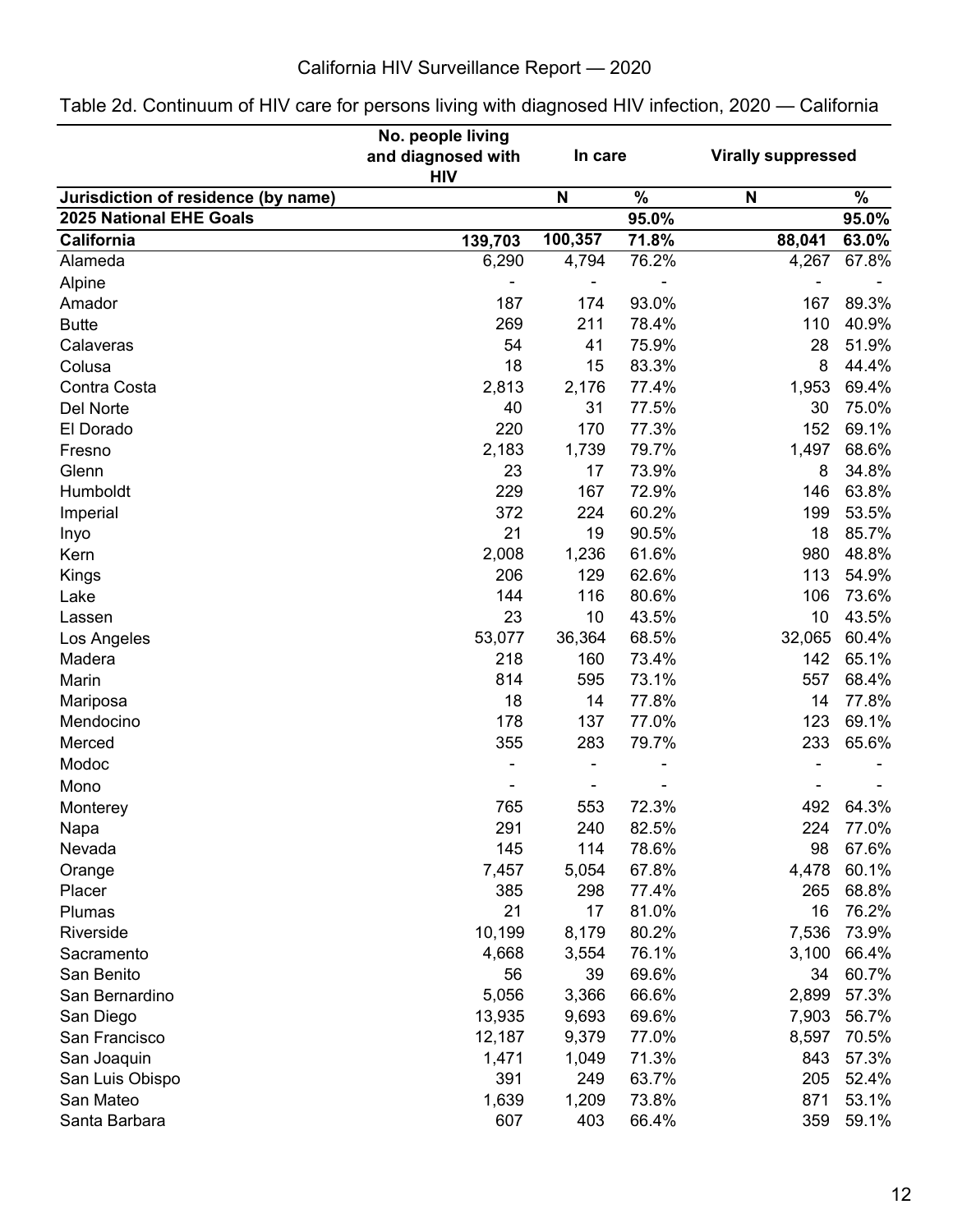|                                     | No. people living<br>and diagnosed with<br><b>HIV</b> | In care |       | <b>Virally suppressed</b> |       |
|-------------------------------------|-------------------------------------------------------|---------|-------|---------------------------|-------|
| Jurisdiction of residence (by name) |                                                       | N       | %     | N                         | $\%$  |
| <b>2025 National EHE Goals</b>      |                                                       |         | 95.0% |                           | 95.0% |
| Santa Clara                         | 3,716                                                 | 2,820   | 75.9% | 2,472                     | 66.5% |
| Santa Cruz                          | 551                                                   | 415     | 75.3% | 373                       | 67.7% |
| Shasta                              | 226                                                   | 169     | 74.8% | 149                       | 65.9% |
| Sierra                              |                                                       |         |       |                           |       |
| Siskiyou                            | 65                                                    | 50      | 76.9% | 44                        | 67.7% |
| Solano                              | 1,368                                                 | 988     | 72.2% | 894                       | 65.4% |
| Sonoma                              | 1,477                                                 | 1,256   | 85.0% | 1,174                     | 79.5% |
| <b>Stanislaus</b>                   | 854                                                   | 649     | 76.0% | 565                       | 66.2% |
| Sutter                              | 117                                                   | 90      | 76.9% | 61                        | 52.1% |
| Tehama                              | 46                                                    | 37      | 80.4% | 24                        | 52.2% |
| Trinity                             | 16                                                    | 12      | 75.0% | 10                        | 62.5% |
| Tulare                              | 519                                                   | 394     | 75.9% | 334                       | 64.4% |
| Tuolumne                            | 61                                                    | 44      | 72.1% | 34                        | 55.7% |
| Ventura                             | 1,216                                                 | 877     | 72.1% | 793                       | 65.2% |
| Yolo                                | 323                                                   | 250     | 77.4% | 209                       | 64.7% |
| Yuba                                | 97                                                    | 73      | 75.3% | 48                        | 49.5% |
| <b>Berkeley</b>                     | 484                                                   | 368     | 76.0% | 338                       | 69.8% |
| Long Beach                          | 4,395                                                 | 3,080   | 70.1% | 2,785                     | 63.4% |
| Pasadena                            | 628                                                   | 461     | 73.4% | 412                       | 65.6% |

Table 2d. Continuum of HIV care for persons living with diagnosed HIV infection, 2020 — California (continued)

Note: Data from city local health jurisdictions Berkeley, Pasadena, and Long Beach are reported as a subset of their respective counties. Persons who had at least one CD4, viral load, or HIV-1 genotype test during the calendar year were considered to be in care. Persons whose most recent HIV viral load test result during the calendar year was ≤ 200 copies/ml were considered to be virally suppressed. Small numbers were suppressed to ensure the confidentiality of personally identifiable information.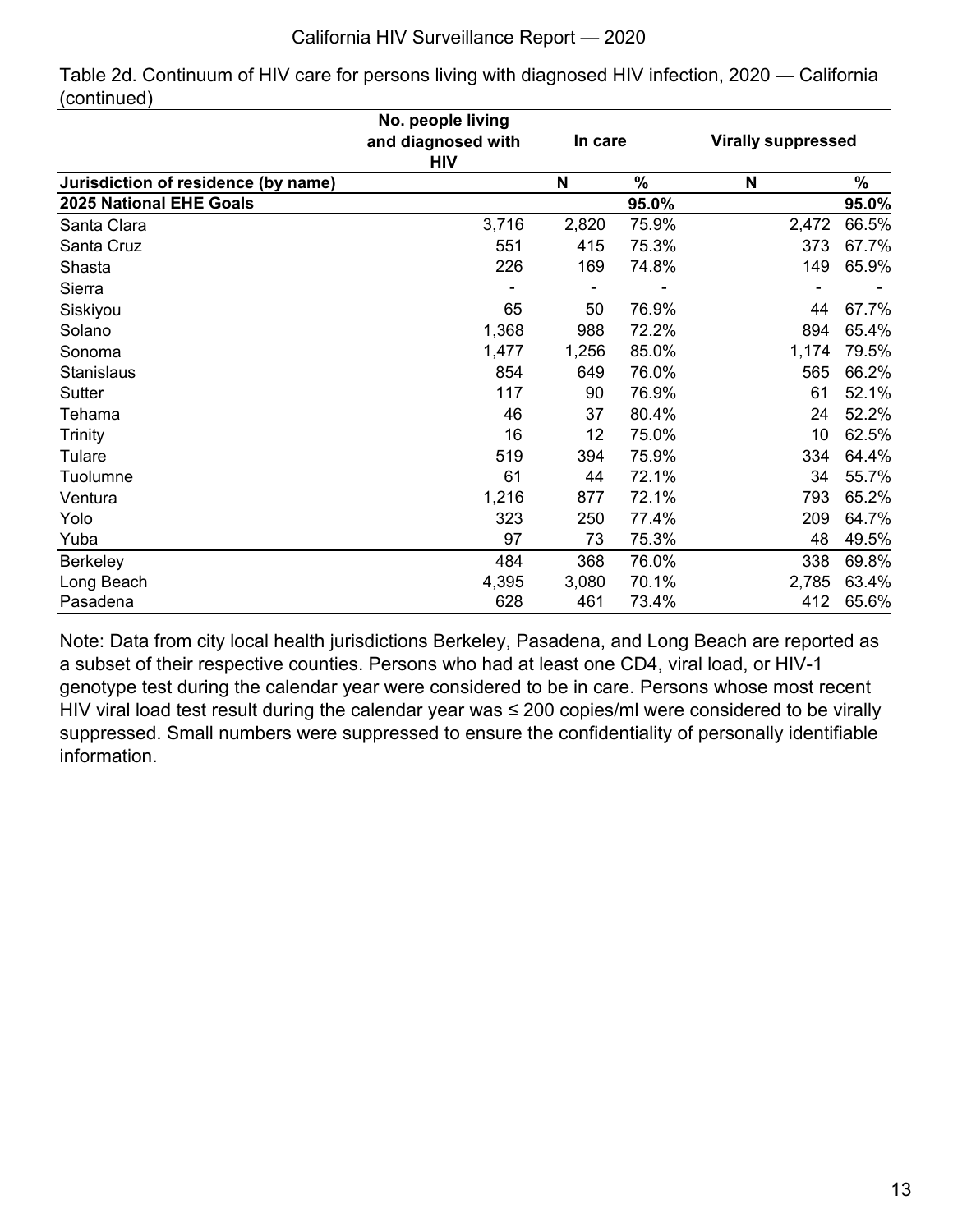<span id="page-13-0"></span>Table 3a. Deaths among persons with diagnosed HIV infection, by year and selected demographic characteristics, 2016–2020 — **California** 

|                         |                                        |                | 2016  |                |              | 2017       |                          |             | 2018  |      |                       | 2019      |      |           | 2020       |        |          |
|-------------------------|----------------------------------------|----------------|-------|----------------|--------------|------------|--------------------------|-------------|-------|------|-----------------------|-----------|------|-----------|------------|--------|----------|
| Characteristic          |                                        | N              | %     | Rate           | N            | $\%$       | Rate                     | N           | %     | Rate | N                     | %         | Rate | N         | %          | Rate   |          |
| Age at death (in years) | 0 to 11                                | $\Omega$       | 0.0%  | 0.0            | 0            | 0.0%       | 0.0                      | $\mathbf 0$ | 0.0%  | 0.0  | 0                     | 0.0%      | 0.0  | 0         | 0.0%       | 0.0    |          |
|                         | 12 to 14                               | 0              | 0.0%  | 0.0            | 0            | 0.0%       | 0.0                      | 0           | 0.0%  | 0.0  | 0                     | 0.0%      | 0.0  |           | 0.1%       | 0.1    |          |
|                         | 15 to 17                               | 0              | 0.0%  | 0.0            | 1            | 0.1%       | 0.1                      | 0           | 0.0%  | 0.0  | 0                     | 0.0%      | 0.0  | 0         | 0.0%       | 0.0    |          |
|                         | 18 to 19                               | $\Omega$       | 0.0%  | 0.0            | -1           | 0.1%       | 0.1                      |             | 0.1%  | 0.1  | O                     | 0.0%      | 0.0  | 0         | 0.0%       | 0.0    |          |
|                         | 20 to 24                               | 9              | 0.5%  | 0.3            | 10           | 0.5%       | 0.3                      | 8           | 0.4%  | 0.3  | 12                    | 0.7%      | 0.4  | 10        | 0.6%       | 0.3    |          |
|                         | 25 to 29                               | 44             | 2.4%  | 1.7            | 47           | 2.6%       | 1.8                      | 29          | 1.6%  | 1.1  | 44                    | 2.4%      | 1.6  | 30        | 1.7%       | 1.1    |          |
|                         | 30 to 34                               | 67             | 3.6%  | 2.4            | 64           | 3.5%       | 2.3                      | 73          | 4.0%  | 2.7  | 61                    | 3.3%      | 2.3  | 62        | 3.4%       | 2.3    | O        |
|                         | 35 to 39                               | 105            | 5.6%  | 4.0            | 95           | 5.2%       | 3.5                      | 81          | 4.4%  | 3.0  | 102                   | 5.6%      | 3.7  | 78        | 4.3%       | 2.8    | alifor   |
|                         | 40 to 44                               | 97             | 5.2%  | 3.9            | 91           | 5.0%       | 3.7                      | 98          | 5.3%  | 4.0  | 106                   | 5.8%      | 4.3  | 80        | 4.4%       | 3.2    |          |
|                         | 45 to 49                               | 216            | 11.6% | 8.3            | 182          | 9.9%       | 7.0                      | 152         | 8.3%  | 5.9  | 123                   | 6.7%      | 4.9  | 129       | 7.1%       | 5.3    | ⊟<br>פ   |
|                         | 50 to 54                               | 314            | 16.8% | 12.2           | 287          | 15.6%      | 11.3                     | 266         | 14.5% | 10.6 | 235                   | 12.8%     | 9.5  |           | 215 11.9%  | 8.6    |          |
|                         | 55 to 59                               | 342            | 18.3% | 13.6           | 348          | 18.9%      | 13.7                     | 291         | 15.8% | 11.4 | 327                   | 17.8%     | 12.8 |           | 319 17.7%  | 12.6   | エ<br>N   |
|                         | 60 to 64                               | 283            | 15.2% | 12.9           |              | 275 15.0%  | 12.2                     | 305         | 16.6% | 13.3 |                       | 313 17.1% | 13.4 |           | 313 17.3%  | 13.2   | $\omega$ |
|                         | 65 to 74                               | 289            | 15.5% | 9.3            | 296          | 16.1%      | 9.1                      | 372         | 20.3% | 11.1 | 342                   | 18.7%     | 9.8  |           | 385 21.3%  | 10.7   | ξ        |
|                         | $\geq 75$                              | 98             | 5.3%  | 4.3            | 141          | 7.7%       | 6.0                      | 160         | 8.7%  | 6.5  | 167                   | 9.1%      | 6.6  |           | 184 10.2%  | 7.0    | Ф        |
| Race/ethnicity          | Latinx                                 | 455            | 24.4% | 3.0            | 513          | 27.9%      | 3.4                      | 512         | 27.9% | 3.3  | 507                   | 27.7%     | 3.3  |           | 514 28.5%  | 3.3    | ≣ï       |
|                         | American Indian/Alaska Native          | 4              | 0.2%  | 2.1            | 4            | 0.2%       | 2.0                      | 3           | 0.2%  | 1.5  | $\mathbf{2}^{\prime}$ | 0.1%      | 1.0  | 1         | 0.1%       | 0.5    | มดด      |
|                         | Asian                                  | 32             | 1.7%  | 0.6            | 28           | 1.5%       | 0.5                      | 36          | 2.0%  | 0.6  | 32                    | 1.7%      | 0.5  | 36        | 2.0%       | 0.6    |          |
|                         | <b>Black/African American</b>          | 428            | 23.0% | 18.2           | 363          | 19.7%      | 15.4                     | 377         | 20.5% | 15.9 | 360                   | 19.7%     | 15.1 | 352       | 19.5%      | 14.7   | Report   |
|                         | Native Hawaiian/Other Pacific Islander | $\overline{2}$ | 0.1%  | 1.5            | $\mathbf{0}$ | 0.0%       | 0.0                      | 4           | 0.2%  | 2.9  | 2                     | 0.1%      | 1.5  | 2         | 0.1%       | 1.5    |          |
|                         | White                                  | 828            | 44.4% | 5.5            | 811          | 44.1%      | 5.5                      | 785         | 42.8% | 5.3  | 826                   | 45.1%     | 5.6  |           | 779 43.1%  | 5.3    |          |
|                         | Multiple races                         | 115            | 6.2%  | 13.2           | 119          | 6.5%       | 13.6                     | 119         | 6.5%  | 13.4 | 103                   | 5.6%      | 11.6 | 122       | 6.8%       | 13.8   |          |
| Gender                  | Cisgender men                          | 1.584          | 85.0% | 8.1            | -1           | .604 87.3% | 8.1                      | 1.579       | 86.0% | 8.0  | .576                  | 86.0%     | 7.9  |           | .559 86.3% | 7.8    |          |
|                         | Cisgender women                        | 246            | 13.2% | 1.2            | 211          | 11.5%      | 1.1                      | 235         | 12.8% | 1.2  | 236                   | 12.9%     | 1.2  | 223       | 12.3%      | 1.1    | 020      |
|                         | Trans women                            | 34             | 1.8%  |                | 22           | 1.2%       |                          | 20          | 1.1%  | -    | 20                    | 1.1%      |      | 23        | 1.3%       | $\sim$ |          |
|                         | Trans men                              | $\Omega$       | 0.0%  | $\blacksquare$ |              | 0.1%       | $\overline{\phantom{a}}$ |             | 0.1%  | ۰    | 0                     | 0.0%      | ٠    |           | 0.1%       |        |          |
|                         | <b>Alternative Gender Identity</b>     | $\Omega$       | 0.0%  |                | 0            | 0.0%       |                          |             | 0.1%  |      |                       | 0.0%      |      | 0         | 0.0%       |        |          |
|                         | <b>Total</b>                           | 1,864          |       |                | 4.7 1,838    |            |                          | 4.6 1,836   |       |      | 4.6 1,832             |           |      | 4.6 1,806 |            | 4.5    |          |

Note: Rates are per 100,000 population. Dash ( — ) indicates rates not calculated due to unknown population denominators. Until 2003, Asian/Native Hawaiian/Pacific Islander was classified as a single category; therefore persons with race/ethnicity data only available prior to 2003 are classified as Asian because they cannot be disaggregated.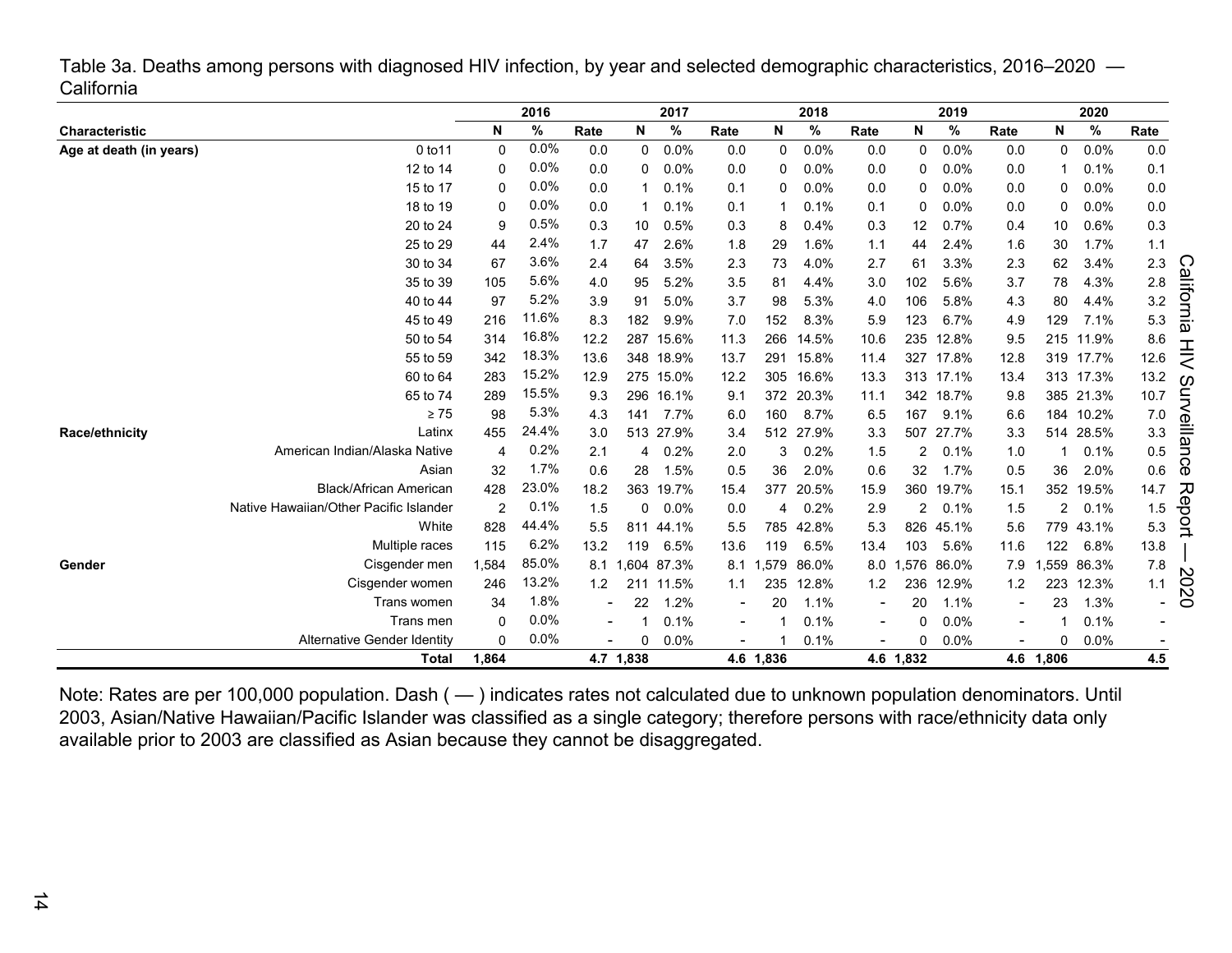| Demographic group    | <b>Transmission category</b>         | 2016         | %       | 2017  | $\%$   | 2018         | %       | 2019  | %       | 2020         | %                       |
|----------------------|--------------------------------------|--------------|---------|-------|--------|--------------|---------|-------|---------|--------------|-------------------------|
| <b>Cisgender men</b> | Male-to-male sexual contact (MMSC)   | 996          | 62.9%   | 1,013 | 63.2%  | 1,000        | 63.3%   | 1,034 | 65.6%   | 982          | 63.0%                   |
| (age ≥12 at death)   | Injection drug use (IDU)             | 158          | 10.0%   | 148   | 9.2%   | 149          | 9.4%    | 131   | 8.3%    | 129          | 8.3%                    |
|                      | MMSC and IDU                         | 221          | 14.0%   | 230   | 14.3%  | 224          | 14.2%   | 203   | 12.9%   | 229          | 14.7%                   |
|                      | High-risk heterosexual contact       | 62           | 3.9%    | 61    | 3.8%   | 47           | 3.0%    | 57    | 3.6%    | 64           | 4.1%                    |
|                      | Heterosexual contact (non-high-risk) | 58           | 3.7%    | 60    | 3.7%   | 71           | 4.5%    | 56    | 3.6%    | 70           | 4.5%                    |
|                      | Perinatal/Unknown risk/Other         | 89           | 5.6%    | 92    | 5.7%   | 88           | 5.6%    | 95    | 6.0%    | 85           | 5.5%                    |
|                      | <b>Subtotal</b>                      | 1,584        | 85.0%   | 1,604 | 87.3%  | 1,579        | 86.0%   | 1,576 | 86.0%   | 1,559        | 86.3% ○                 |
| Cisgender women      | Injection drug use (IDU)             | 84           | 34.1%   | 80    | 37.9%  | 88           | 37.4%   | 90    | 38.1%   | 73           | 32.7%<br>Е,             |
| (age ≥12 at death)   | High-risk heterosexual contact       | 104          | 42.3%   | 70    | 33.2%  | 88           | 37.4%   | 94    | 39.8%   | 85           | $\overline{a}$<br>38.1% |
|                      | Heterosexual contact (non-high-risk) | 36           | 14.6%   | 43    | 20.4%  | 43           | 18.3%   | 36    | 15.3%   | 45           | $20.2\%$ $\frac{3}{5}$  |
|                      | Perinatal/Unknown risk/Other         | 22           | 8.9%    | 18    | 8.5%   | 16           | 6.8%    | 16    | 6.8%    | 20           | 9.0%<br>工               |
|                      | <b>Subtotal</b>                      | 246          | 13.2%   | 211   | 11.5%  | 235          | 12.8%   | 236   | 12.9%   | 223          | $12.3\% <$              |
| <b>Trans women</b>   | Sexual contact                       | 33           | 97.1%   | 22    | 100.0% | 20           | 100.0%  | 19    | 95.0%   | 22           | 95.7% တွ                |
| (age ≥12 at death)   | Injection drug use (IDU)             |              | 2.9%    | 0     | 0.0%   | 0            | 0.0%    |       | 5.0%    | 1            | 4.3%<br>₹               |
|                      | Perinatal/Unknown risk/Other         | 0            | 0.0%    | 0     | 0.0%   | 0            | 0.0%    | 0     | 0.0%    | $\mathbf{0}$ | 0.0% $\underline{9}$    |
|                      | <b>Subtotal</b>                      | 34           | 1.8%    | 22    | 1.2%   | 20           | 1.1%    | 20    | 1.1%    | 23           | <u>1.3% ஜ</u>           |
| <b>Trans men</b>     | Sexual contact                       | 0            | 0.0%    | 0     | 0.0%   | $\Omega$     | 0.0%    | 0     | 0.0%    | $\mathbf 0$  | 0.0% $\Omega$           |
| (age ≥12 at death)   | Injection drug use (IDU)             | 0            | $0.0\%$ | 1     | 100.0% |              | 100.0%  | 0     | $0.0\%$ | 1            | 100.0% 刀                |
|                      | Perinatal/Unknown risk/Other         | 0            | 0.0%    | 0     | 0.0%   | 0            | 0.0%    | 0     | 0.0%    | 0            | $0.0\%$ $\frac{0}{0}$   |
|                      | <b>Subtotal</b>                      | 0            | 0.0%    | 1     | 0.1%   | 1            | 0.1%    | 0     | 0.0%    | 1            | $0.1\% \nightharpoonup$ |
| Alternative gender   | Sexual contact                       | 0            | 0.0%    | 0     | 0.0%   | $\Omega$     | 0.0%    | 0     | 0.0%    | 0            | 0.0%                    |
| (age ≥12 at death)   | Injection drug use (IDU)             | 0            | 0.0%    | 0     | 0.0%   |              | 100.0%  | 0     | $0.0\%$ | 0            | $0.0\%$<br>$\mathbf{v}$ |
|                      | <b>Subtotal</b>                      | $\mathbf{0}$ | 0.0%    | 0     | 0.0%   | 1.           | 0.1%    | 0     | 0.0%    | $\mathbf 0$  | လ<br>$0.0\%$            |
| <b>Child</b>         | Perinatal/Unknown risk/Other         | 0            | 0.0%    | 0     | 0.0%   | 0            | 0.0%    | 0     | 0.0%    | 0            | $\circ$<br>0.0%         |
| (age <12 at death)   | <b>Subtotal</b>                      | $\mathbf{0}$ | 0.0%    | 0     | 0.0%   | $\mathbf{0}$ | $0.0\%$ | 0     | 0.0%    | $\mathbf{0}$ | 0.0%                    |
|                      | <b>Total</b>                         | 1,864        |         | 1,838 |        | 1,836        |         | 1,832 |         | 1,806        |                         |

<span id="page-14-0"></span>Table 3b. Deaths among persons with diagnosed HIV infection, by year and transmission category, 2016–2020 — California

Note: High-risk heterosexual contact: heterosexual intercourse with a person of the opposite sex-at-birth who has a high risk for HIV (e.g., MMSC, IDU). Heterosexual contact (non-high-risk): heterosexual intercourse with a person of the opposite sex-at-birth who does not have a high risk for HIV. Transgender persons who report sexual contact are placed in the transmission category of sexual contact, regardless of IDU. Other includes hemophilia, blood transfusion, and risk factor not reported or not identified.